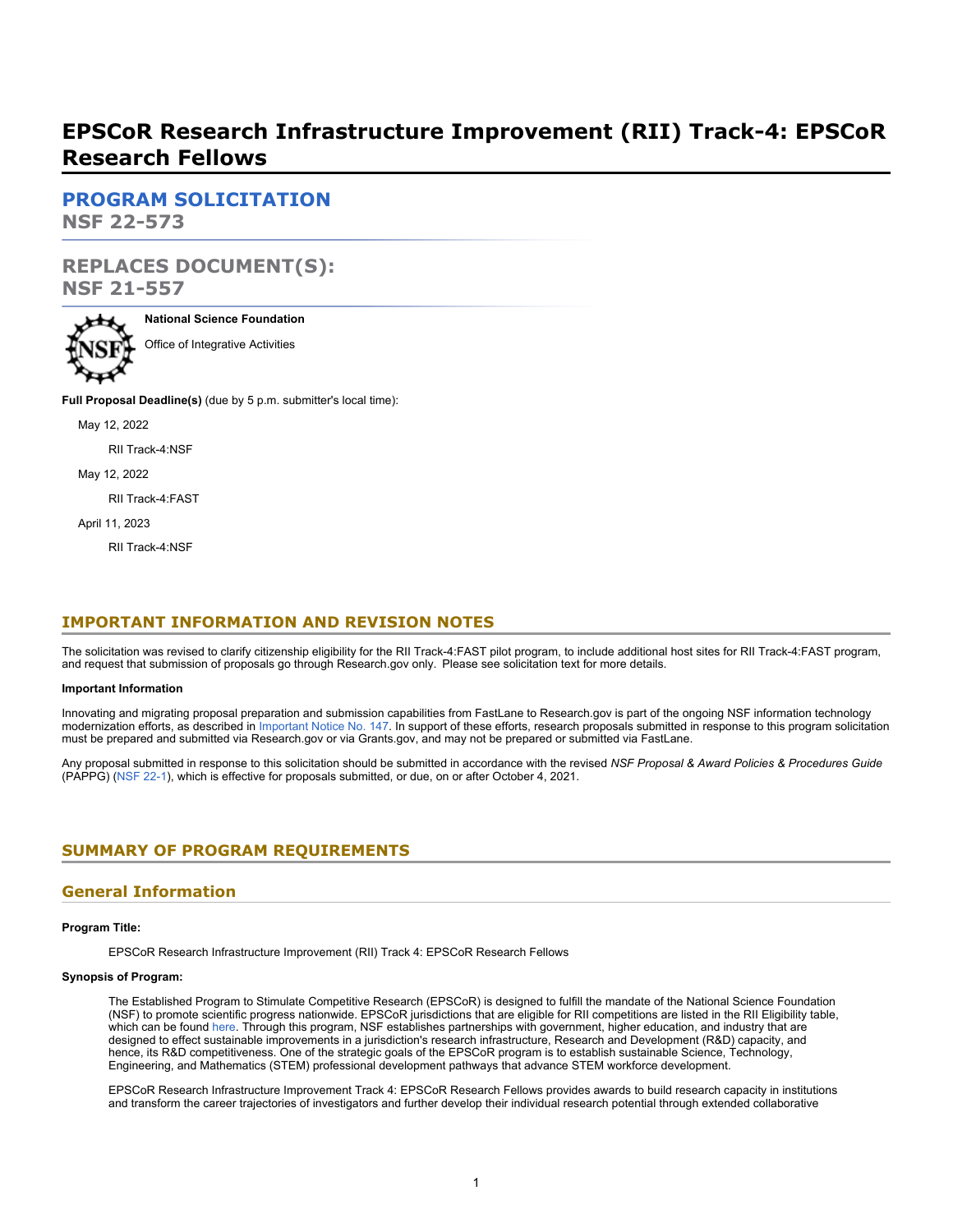visits to the nation's premier private, governmental, or academic research centers. Through collaborative research visits at the host site, fellowship awardees will be able to learn new techniques, develop new collaborations or advance existing partnerships, benefit from access to unique equipment and facilities, and/or shift their research toward potentially transformative new directions. The experiences gained through the fellowships are intended to have lasting impacts that will enhance the Fellows' research trajectories well beyond the award period. These benefits to the Fellows are also expected to improve the research capacity of their institutions and jurisdictions more broadly. Principal Investigators must either hold a non-tenured faculty appointment at an institution of higher education or an early-career, career-track appointment at an eligible non-degree-granting institution. Only single-PI proposals will be considered. No co-PIs should be included in the proposal.

EPSCoR Research Infrastructure Improvement Track 4: EPSCoR Research Fellows offers the following tracks: *RII Track-4:NSF* and *RII Track-4:Fellows Advancing Science and Technology (RII Track-4: FAST)*. While they are similar in achieving the same goals, RII Track-4:NSF is open to a broad community and RII Track-4:FAST focuses on faculty from specific institutions of higher education to collaborate with researchers at the National Aeronautics and Space Administration (NASA) participating research centers. PIs who are eligible for both tracks may apply for only one track per competition cycle.

RII Track-4:NSF provides support to further develop the individual research potential of Principal Investigators (PIs) through extended collaborative visits to the Nation's premier private, governmental, or academic research centers of their choice.

RII Track-4:FAST provides opportunities for PIs from specific institutions of higher education with high enrollments of trainees from underrepresented populations in STEM (See Section "IV. Eligibility Information" for more details). Trainees must be undergraduate or graduate students enrolled full-time in an accredited degree program. The aim of this opportunity is to further develop their individual research potential through extended collaborative visits to NASA research facilities located at NASA Centers throughout the United States.

#### **Cognizant Program Officer(s):**

*Please note that the following information is current at the time of publishing. See program website for any updates to the points of contact.*

- Chinonye Nnakwe Whitley, NSF, telephone: (703) 292-8458, email: [cwhitley@nsf.gov](mailto:cwhitley@nsf.gov)
- Subrata Acharya, NSF, telephone: (703) 292-2451, email: [acharyas@nsf.gov](mailto:acharyas@nsf.gov)
- Andrea Johnson, NSF, telephone: (703) 292-5164, email: [andjohns@nsf.gov](mailto:andjohns@nsf.gov)
- Jose Colom-Ustariz, NSF, telephone: (703) 292-7088, email: [jcolom@nsf.gov](mailto:jcolom@nsf.gov)
- Eric W. Lindquist, NSF, telephone: (703) 292-7127, email: [elindqui@nsf.gov](mailto:elindqui@nsf.gov)
- JD Swanson, NSF, telephone: (703) 292-2898, email: [jswanson@nsf.gov](mailto:jswanson@nsf.gov)
- Jeanne Small, NSF, telephone: (703) 292-8623, email: [jsmall@nsf.gov](mailto:jsmall@nsf.gov)
- Grace Johnson, NASA, telephone: (321) 867-4332, email: [grace.k.johnson@nasa.gov](mailto:grace.k.johnson@nasa.gov)
- Constance Meadors, NASA, telephone: (501) 500-3823, email: [constance.y.meadors@nasa.gov](mailto:constance.y.meadors@nasa.gov)
- Jeppie Compton, NASA, telephone: (321) 867-6988, email: [jeppie.r.compton@nasa.gov](mailto:jeppie.r.compton@nasa.gov)

#### **Applicable Catalog of Federal Domestic Assistance (CFDA) Number(s):**

- 47.041 --- Engineering
- 47.049 --- Mathematical and Physical Sciences
- 47.050 --- Geosciences
- 47.070 --- Computer and Information Science and Engineering
- 47.074 --- Biological Sciences
- 47.075 --- Social Behavioral and Economic Sciences 47.076 --- Education and Human Resources
- 47.079 --- Office of International Science and Engineering
- 47.083 --- Office of Integrative Activities (OIA)

### **Award Information**

**Anticipated Type of Award:** Standard Grant

**Estimated Number of Awards:** 40

**Estimated Number of Awards Per Track:**

RII Track-4:NSF: 30

RII Track-4:FAST: 10

**Anticipated Funding Amount:** \$11,000,000

**Anticipated Funding Amount Per Track:**

RII Track-4:NSF: \$8,000,000

RII Track-4:FAST: \$3,000,000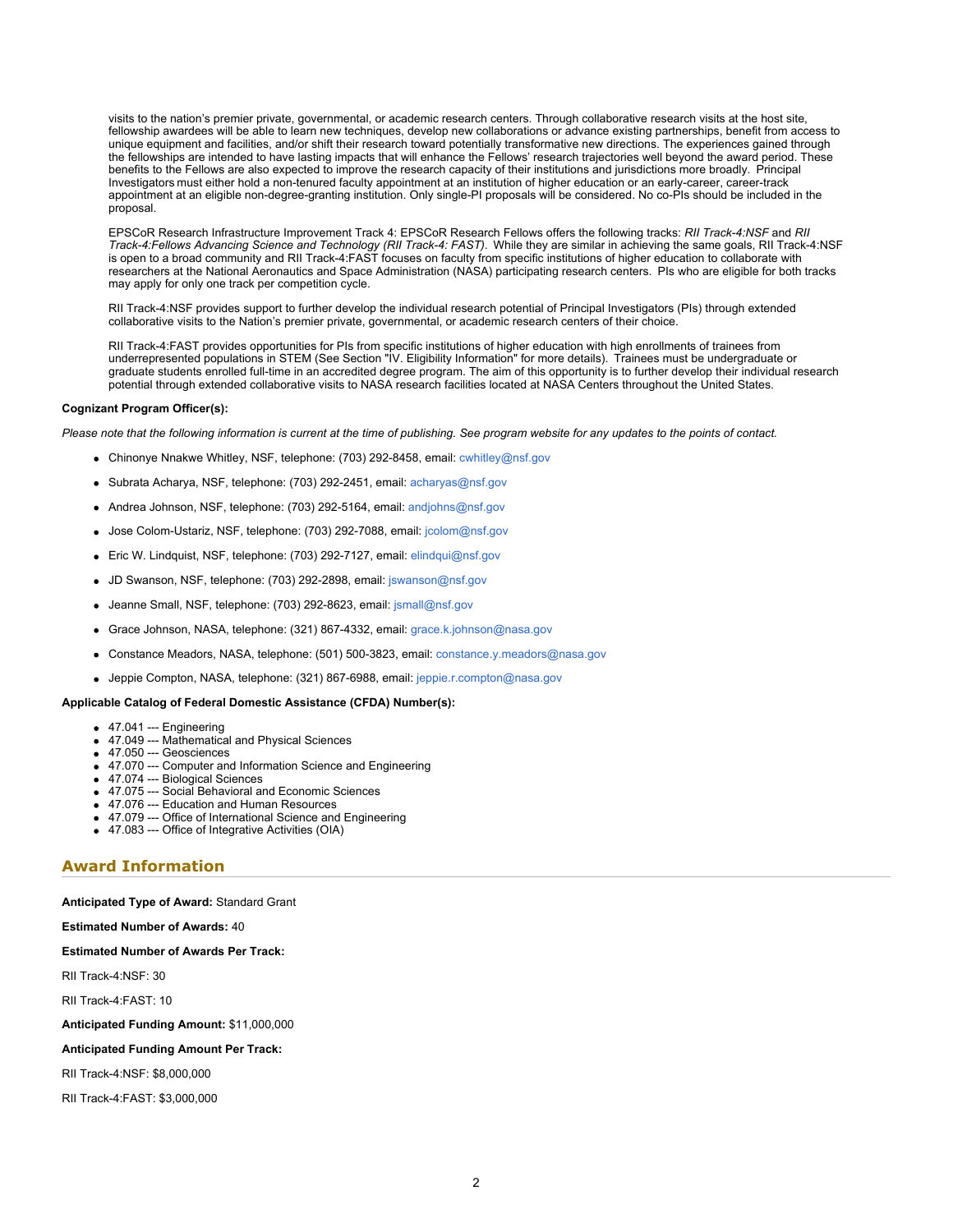Estimated program budget, number of awards and average award size/duration are subject to the quality of proposals and availability of funds.

# **Eligibility Information**

#### **Who May Submit Proposals:**

Proposals may only be submitted by the following:

- EPSCoR jurisdictions that are RII-eligible for the FY 2022 RII Track-4 competition are listed in the FY 2022 RII Eligibility table, which can be found [here](https://www.nsf.gov/od/oia/programs/epscor/Eligibility_Tables/FY2022_Eligibility.pdf).
	- Proposals may only be submitted by organizations located in RII-eligible jurisdictions, as follows:
		- Institutions of higher education (Ph.D.-granting and non-Ph.D.-granting), acting on behalf of their faculty members, that are accredited in and have a campus in the United States, its territories or possessions. Distinct academic campuses (e.g., that award their own degrees, have independent administrative structures, admissions policies, alumni associations, etc.) within multi-campus systems qualify as separate submission-eligible institutions.
		- Not-for-profit, non-degree-granting domestic U.S. organizations, acting on behalf of their employees, that include (but are not limited to) independent museums and science centers, observatories, research laboratories, professional societies, and similar organizations that are directly associated with the Nation's research or educational activities. These organizations must have an independent, permanent administrative organization (e.g., an Office of Sponsored Projects) located in the United States, its territories, or possessions, and have 501(c)(3) tax status.

In addition, for the RII Track-4:FAST opportunity, PIs must be employed by an institution that is from at least one of the five categories:

Proposals submissions are permitted from Minority Serving Institutions (MSIs).

1. MSIs include:

- **Historically Black Colleges and Universities (HBCUs),**
- Hispanic-serving institutions (HSIs),
- Tribal colleges or universities (TCUs),
- Other institutions that enroll a significant percentage of underrepresented minority students as defined by the U.S. Department of Education. These other institutions include:
	- **Alaska Native-serving institutions,**
	- Native Hawaiian-serving institutions,
	- **Predominantly Black Institutions,**
	- Asian American and Native American Pacific Islander-serving institutions,
	- and Native American-serving nontribal institutions.
	- For more information, please see the U.S. Department of Education's definitions and lists of eligible postsecondary institutions ([MSI definitions and eligibility information](https://www2.ed.gov/about/offices/list/ocr/edlite-minorityinst.html)).
- 2. Proposals submissions are permitted from institutions of higher education that primarily serve populations of students with disabilities and can be found [here](https://www.nsf.gov/od/broadeningparticipation/nsf_frameworkforaction_0808.pdf).
- 3. Proposals submissions are permitted from women's colleges.
- 4. Proposals submissions are permitted from two-year colleges.
- 5. Proposals submissions are permitted from Primarily Undergraduate Institutions (PUIs).
	- PUIs are accredited colleges and universities (including two-year community colleges) that award Associate's degrees, Bachelor's degrees, and/or Master's degrees in NSF-supported fields, but have awarded 20 or fewer Ph.D./D.Sci. degrees in all NSF-supported fields during the combined previous two academic years. For this category, a letter from an Authorized Organizational Representative, certifying that the originating and managing institution is an accredited college or university that awards Associate's degrees, Bachelor's degrees, and/or Master's degrees in NSF-supported fields, but has awarded 20 or fewer PhD/DSci degrees in all NSF-supported fields during the combined previous two academic years, must be provided as a supplementary document.

#### **Who May Serve as PI:**

Eligibility for RII Track-4:NSF track fall within three categories:

- Persons who hold non-tenured faculty positions at degree-granting institutions of higher education, or early career investigator positions at non-degree-granting organizations may participate in RII Track-4:NSF. For this category of applicants, it is anticipated that proposals will be submitted by PIs who hold tenure-track appointments but have not yet had a change in status as tenured faculty by the proposal deadline date.
- Faculty members at degree-granting institutions of higher education who hold long-term positions outside of the tenure track are also explicitly eligible for consideration, regardless of their position title or rank.
- Proposals will also be accepted from employees of eligible non-degree-granting organizations who, as of the proposal deadline date, hold an early-career career-track position that includes a significant independent research component.

Eligibility for RII Track-4:FAST

- Persons who hold non-tenured faculty positions at degree-granting institutions of higher education. For this category of applicants, it is anticipated that proposals will be submitted by PIs who hold tenure-track appointments but have not yet had a change in status as tenured faculty by the proposal deadline date.
- Faculty members at degree-granting institutions of higher education who hold long-term positions outside of the tenure track are also explicitly eligible for consideration, regardless of their position title or rank.
- For some NASA research sites, PIs and trainees must be U.S. Citizens, unless otherwise specified.
- Lawful Permanent Residents may be eligible for research opportunities at select NASA centers. This is identified in the research area links for each NASA center highlighted in the body of this solicitation.
- To access NASA facilities for the fellowship at some research sites, the PI and trainee must show proof of United States Citizenship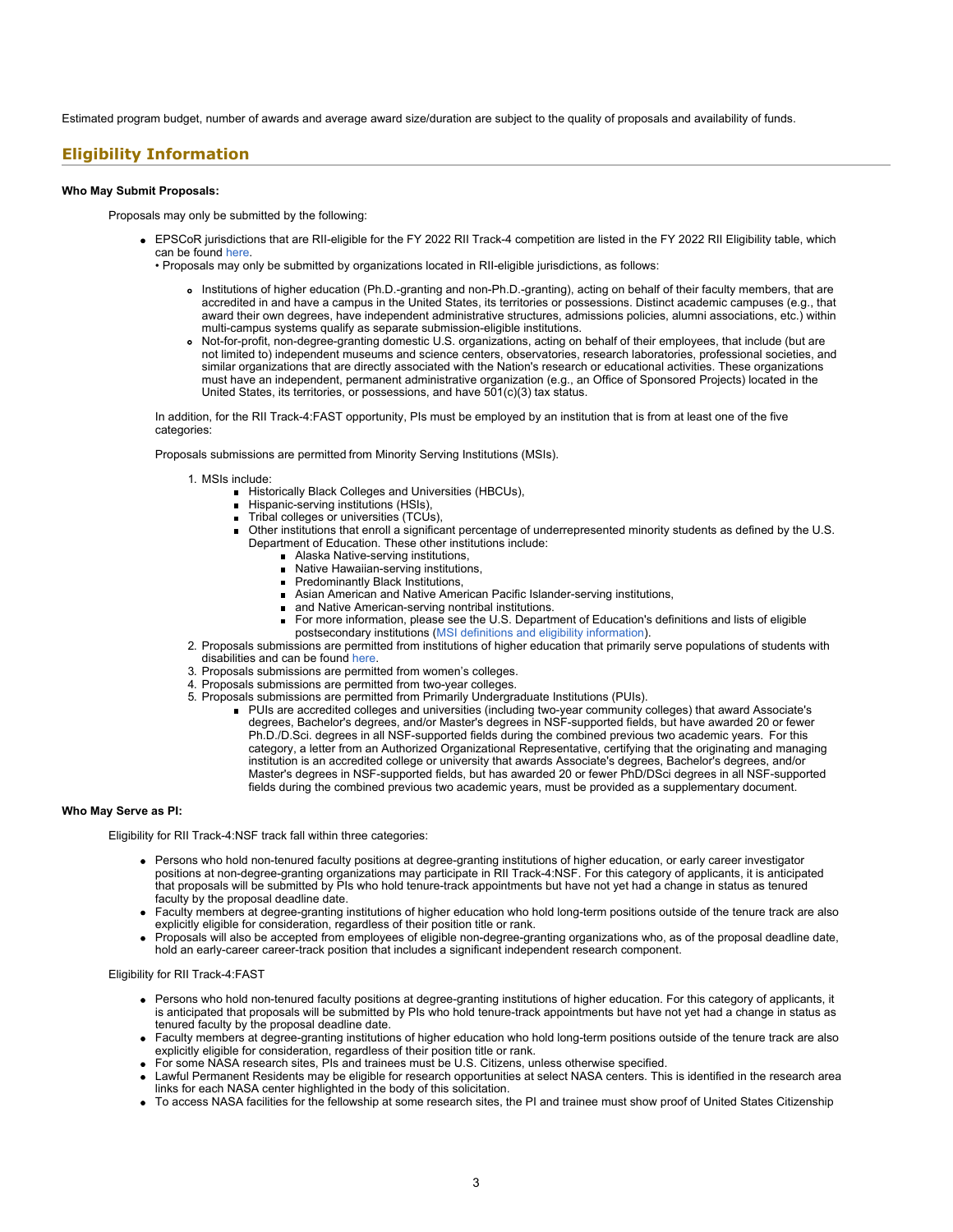or Lawful Permanent Resident (LPR) status as part of an onboarding process that is managed by NASA. This requirement only applies to RII Track-4:FAST fellowship awardees. Proof of citizenship or LPR status should not be submitted as part of proposal submissions to NSF.

Trainees must be undergraduate or graduate students enrolled full-time in an accredited degree program. Postdoctoral researchers are not eligible for the RII Track-4:FAST fellowship as trainees.

Additional eligibility restrictions for both tracks are as follows:

- Only single-PI proposals will be considered. No co-PIs should be included in the proposal. Other Senior Personnel are permitted.
- Persons who hold transitional fixed-term postdoctoral appointments are not eligible to apply, even if their organizations classify such appointments as 'faculty' for administrative purposes.
- In all cases, the required Letter of Support from the PI's supervisory administrator should verify the PI's eligibility relative to these criteria. Questions regarding PI eligibility should be directed toward the cognizant Program Officers listed above.
- PIs who have received an award in a previous EPSCoR Research Fellows competition may not submit a proposal under this solicitation.

#### **Limit on Number of Proposals per Organization:**

For RII Track-4:NSF: 3

Only three proposals may be submitted in response to this solicitation by any single organization in an RII-eligible jurisdiction. If more than three proposals are received from any single institution for the competition, all proposals from that institution are subject to return without review.

For RII Track-4:FAST: 6

Only six proposals may be submitted in response to this solicitation by any single organization in an RII-eligible jurisdiction.

For institutions eligible to submit both RII Track-4:NSF and RII Track-4:FAST proposals, only a total of nine proposals, three RII Track-4:NSF proposals and six RII Track-4:FAST proposals, may be submitted in response to this solicitation by any single organization in a RII-eligible jurisdiction. If more than nine proposals are received from any single institution for the competition, all proposals from that institution are subject to return without review.

#### **Limit on Number of Proposals per PI or co-PI:** 1

An investigator may serve as PI on only one proposal submitted in response to this solicitation.

### **Proposal Preparation and Submission Instructions**

#### **A. Proposal Preparation Instructions**

- **Letters of Intent:** Not required
- **Preliminary Proposal Submission:** Not required
- **Full Proposals:**
	- Full Proposals submitted via Research.gov: *NSF Proposal and Award Policies and Procedures Guide* (PAPPG) guidelines apply. The complete text of the PAPPG is available electronically on the NSF website at: [https://www.nsf.gov/publications/pub\\_summ.jsp?](https://www.nsf.gov/publications/pub_summ.jsp?ods_key=pappg) [ods\\_key=pappg.](https://www.nsf.gov/publications/pub_summ.jsp?ods_key=pappg)
	- Full Proposals submitted via Grants.gov: *NSF Grants.gov Application Guide: A Guide for the Preparation and Submission of NSF Applications via Grants.gov* guidelines apply (Note: The *NSF Grants.gov Application Guide* is available on the Grants.gov website and on the NSF website at: [https://www.nsf.gov/publications/pub\\_summ.jsp?ods\\_key=grantsgovguide](https://www.nsf.gov/publications/pub_summ.jsp?ods_key=grantsgovguide)).

#### **B. Budgetary Information**

**Cost Sharing Requirements:**

Inclusion of voluntary committed cost sharing is prohibited.

**Indirect Cost (F&A) Limitations:**

Given that a majority of the proposed activities are expected to take place away from the home institution, "off campus" indirect cost rates may apply.

**Other Budgetary Limitations:**

Other budgetary limitations apply. Please see the full text of this solicitation for further information.

#### **C. Due Dates**

**Full Proposal Deadline(s)** (due by 5 p.m. submitter's local time):

May 12, 2022

RII Track-4:NSF

May 12, 2022

RII Track-4:FAST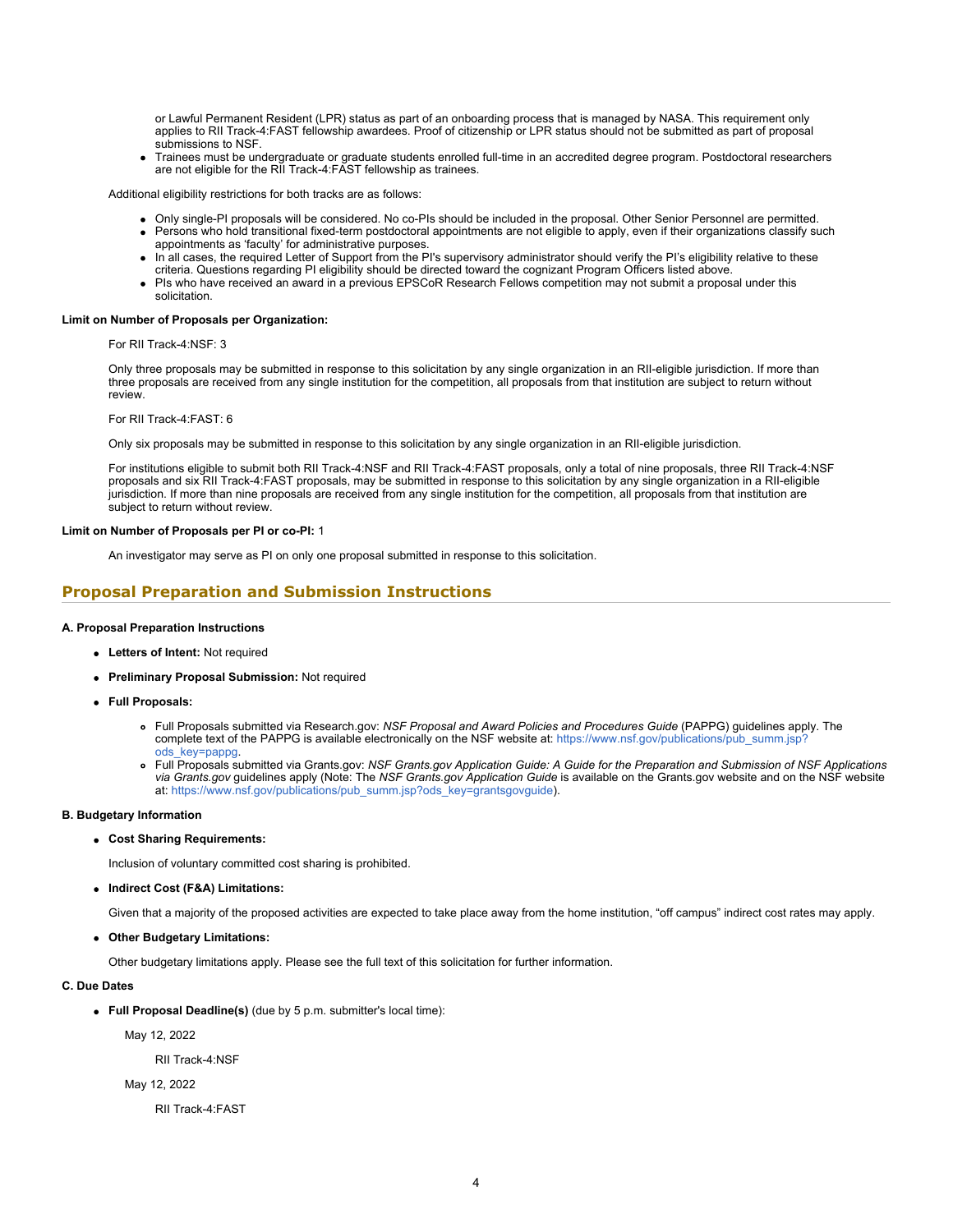April 11, 2023

RII Track-4:NSF

# **Proposal Review Information Criteria**

#### **Merit Review Criteria:**

National Science Board approved criteria. Additional merit review criteria apply. Please see the full text of this solicitation for further information.

# **Award Administration Information**

#### **Award Conditions:**

Standard NSF award conditions apply.

#### **Reporting Requirements:**

Standard NSF reporting requirements apply.

# <span id="page-4-0"></span>**TABLE OF CONTENTS**

#### **[Summary of Program Requirements](#page-0-0)**

- I. **[Introduction](#page-4-1)**
- II. **[Program Description](#page-5-0)**
- III. **[Award Information](#page-8-0)**
- IV. **[Eligibility Information](#page-8-1)**
- V. **[Proposal Preparation and Submission Instructions](#page-9-0)**
	- A. [Proposal Preparation Instructions](#page-9-0)
	- B. [Budgetary Information](#page-11-0)
	- C. [Due Dates](#page-12-0)
	- D. [Research.gov/Grants.gov Requirements](#page-12-1)
- VI. **[NSF Proposal Processing and Review Procedures](#page-13-0)**
	- A. [Merit Review Principles and Criteria](#page-13-1)
	- B. [Review and Selection Process](#page-14-0)
- VII. **[Award Administration Information](#page-14-1)**
	- A. [Notification of the Award](#page-14-2)
		- B. [Award Conditions](#page-15-0)
	- C. [Reporting Requirements](#page-15-1)
- VIII. **[Agency Contacts](#page-15-2)**
- IX. **[Other Information](#page-16-0)**

### <span id="page-4-1"></span>**I. INTRODUCTION**

#### **EPSCoR Mission and Goals**

The mission of EPSCoR is to assist the National Science Foundation in its statutory function "to strengthen research and education in science and engineering throughout the United States and to avoid undue concentration of such research and education." EPSCoR goals are to:

- Catalyze the development of research capabilities and the creation of new knowledge that expands jurisdictions' contributions to scientific discovery, innovation, learning, and knowledge-based prosperity;
- Establish sustainable Science, Technology, Engineering, and Mathematics (STEM) education, training, and professional development pathways that advance jurisdiction-identified research areas and workforce development;
- Broaden direct participation of demographically diverse individuals, institutions, and organizations in the project's science and engineering research and education initiatives;
- Effect sustainable engagement of project participants and partners, the jurisdictions, the national research community, and the general public through data-sharing, communication, outreach, and dissemination; and
- Impact research, education, and economic development beyond the project at academic, government, and private sector levels.

#### **EPSCoR Research Infrastructure Improvement Track 4: EPSCoR Research Fellows**

Developing the full potential of their science and engineering research workforce is critical to the long-term competitiveness of EPSCoR jurisdictions and the nation overall. To realize this potential, it is often worthwhile for researchers to spend periods of time at other institutions, forming deep collaborative connections that can be sustained for many years throughout their careers. The benefits of such an experience may be particularly valuable to those researchers who are not yet firmly established in their careers. This EPSCoR Research Infrastructure Improvement Track 4: EPSCoR Research Fellows solicitation provides an opportunity for faculty to spend extended periods of time at the nation's premier research facilities. The fellowship period may be used to initiate new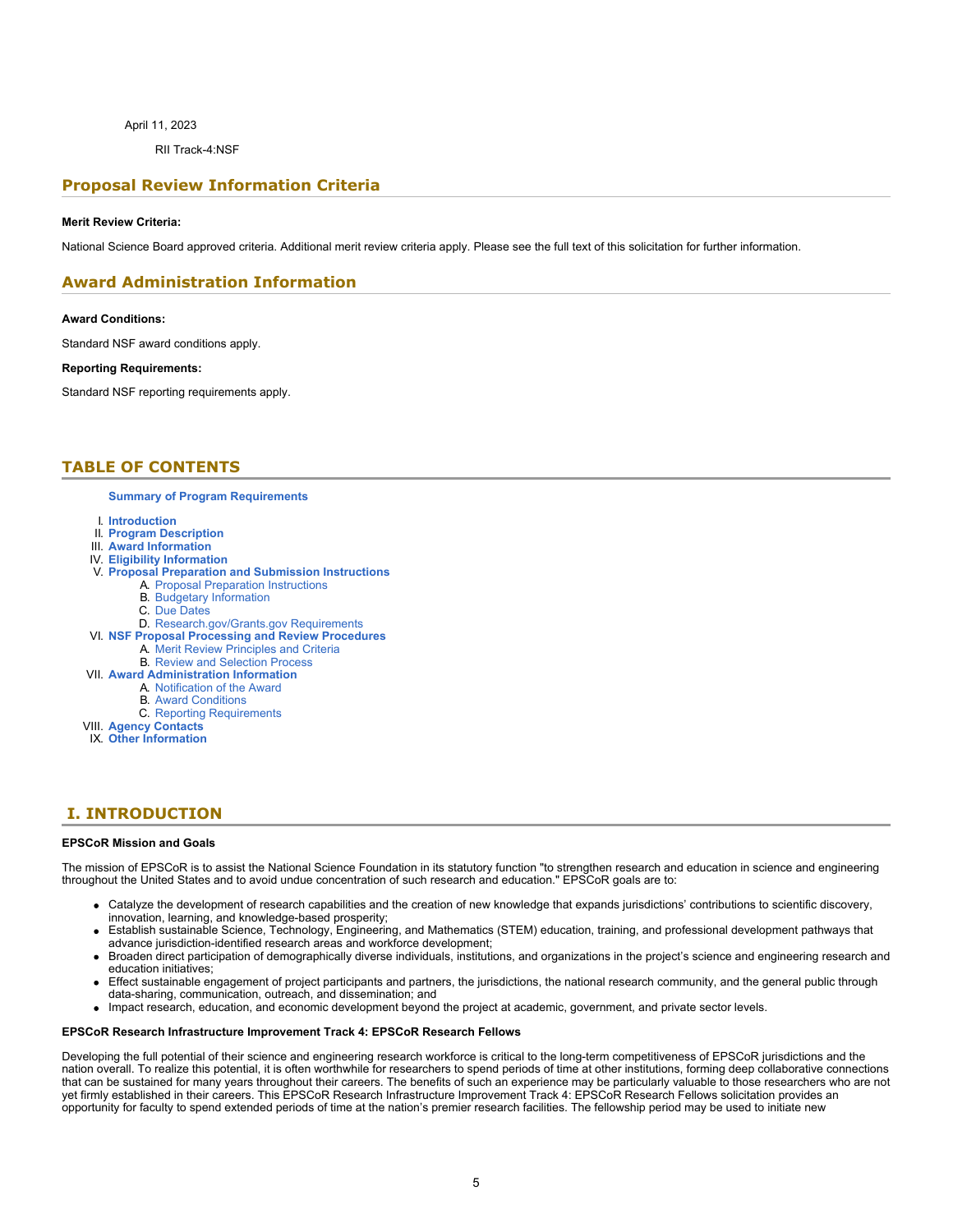collaborative relationships, to expand existing partnerships in ambitious new directions, or to make use of unique equipment not available at the PI's home institution. Successful fellowships will positively impact and potentially transform the recipient's research career trajectory. This fellowship support is intended to provide opportunities for PIs to work at facilities of national prominence that would not otherwise be possible without the fellowship.

#### **EPSCoR Research Infrastructure Improvement Track 4: EPSCoR Research Fellows Tracks**

This solicitation offers two tracks - RII Track-4:NSF and RII Track 4: Fellows Advancing Science and Technology (RII Track-4:FAST). While they are similar in achieving the same goals, RII Track-4:NSF is open to a broad community, and RII Track-4:FAST focuses on PIs from specific institutions of higher education with high enrollments of students from underrepresented populations in STEM (See Section "IV. Eligibility Information" for more details) to collaborate specifically with researchers at NASA's participating research centers. PIs who are eligible for both tracks may apply for only one track per competition cycle. The support should contribute to both the PI's research capacity and to the improvement of their institution's scientific competitiveness more broadly.

#### RII Track-4:NSF

RII Track-4:NSF provides support to further develop the individual research potential of non-tenured PIs through extended collaborative visits to the nation's premier private, governmental, or academic research centers. Any research topic that is supported by the NSF Directorates and Offices is eligible for consideration (see the NSF Directorates and Offices listed under the "Applicable Catalog of Federal Domestic Assistance (CFDA) Number(s):" section, under the "Summary of Program Requirements" within this solicitation). The fellowship host site may be any academic, governmental, commercial, or non-profit research facility within the United States or its territories.

#### RII Track-4:FAST

RII Track 4: Fellows Advancing Science and Technology (FAST) provides support for non-tenured PIs from specifically defined institutions of higher education to further develop their individual research potential through extended collaborative visits to NASA research facilities located at NASA Centers throughout the United States.

This initiative is a joint effort coordinated by NSF EPSCoR and NASA EPSCoR specifically focusing on Institutions of Higher Education (IHEs) that primarily serve underrepresented minorities, students with disabilities, women's colleges, two-year colleges, and Primarily Undergraduate Institutions (PUIs). NSF and NASA aim to recognize efforts to build research capacity and transform the career trajectories of non-tenured investigators at these institutions and to further develop their individual research potential through extended collaborative visits to selected NASA Centers. RII Track-4:FAST will provide these investigators the opportunity to temporarily relocate to NASA Centers for an immersive experience in a variety of specified research areas.

Through this opportunity, RII Track-4:FAST awardees are eligible to request additional funds from NASA (up to \$60,000) for equipment that can be housed at the home institution to build research infrastructure and capacity through existing Research Infrastructure Development (RID) cooperative agreements with participating EPSCoR institutions.

Awardees will have the opportunity to collaborate with NASA Subject Matter Experts (SMEs) for the duration of the award. This SME will serve as a research collaborator, a technical monitor and will have support from NASA to conduct extended, collaborative visits with awardees. Awardees will be able to leverage the expertise of SMEs during these visits to build capacity at the home institution. The PI and SME will work together on research project(s) that will generate peerreviewed publications and professional conference presentations.

#### NASA Mission Directorates and Research Areas

NASA's mission to pioneer the future in space exploration, scientific discovery, and aeronautics research, draws support from five NASA Mission Directorates and nine NASA Centers plus the Jet Propulsion Laboratory (JPL); each with specific responsibilities. Fellowship opportunities will be offered in collaboration with one of the following part*icipating NASA Centers:* Ames Research Center, Goddard Space Flight Center, Johnson Space Center, Kennedy Space Center, Langley Research Center, Marshall Space Flight Center, and Stennis Space Center. The link to the NASA-supported research areas at each center can be found [here](https://www.nsf.gov/cgi-bin/goodbye?https://docs.google.com/spreadsheets/d/1G9gsBGlgVIWxElFF7v04XG4gV13RWvrQsyOhnbqmeXI/edit?usp=sharing).

This track is different from the RII Track-4:NSF in the following ways:

- Proposals will not be accepted from employees of non-degree-granting organizations.
- The fellowship is contingent upon matching the applicant with a NASA researcher. To be considered an applicant for the RII Track-4:FAST track, PIs must contact the Points of Contact identified in the NASA center-specific research area spreadsheets linked in this solicitation for assistance with matching.
- U.S. citizenship may be required for research opportunities at participating NASA centers. Where applicable, PIs and trainees must show proof of U.S. citizenship to access NASA facilities as part of an onboarding process that is managed by NASA. This requirement only applies to RII Track-4:FAST fellowship awardees. Proof of citizenship should not be submitted as part of proposal submissions to NSF.
- Lawful Permanent Residents (LPRs) are eligible for select research opportunities at the Ames Research Center and the Goddard Space Flight Center. PIs and trainees must show proof of LPR status as part of an onboarding process that is managed by NASA. This requirement only applies to RII Track-4:FAST fellowship awardees. Proof of LPR status should not be submitted as part of proposal submissions to NSF.
- Trainees must be undergraduate or graduate students enrolled full-time in an accredited degree program. Postdoctoral researchers are not eligible for the RII Track-4:FAST fellowship.

# <span id="page-5-0"></span>**II. PROGRAM DESCRIPTION**

#### **Overview**

The primary driver for this opportunity is the desire to increase the competitiveness of EPSCoR-eligible institutions by catalyzing and strengthening the research programs of their talented faculty. Over the long term, EPSCoR investments are expected to result in sustained improvements in the individual research competitiveness of its awardees and to stimulate broader improvements to the research capacity of the awardees' institutions and jurisdictions. Proposals must demonstrate in a compelling way that each of these goals will be met.

Awards will provide support for PIs to spend extended periods of time at a premier research facility within the United States and its territories (the "host site"). Up to six total months of salary support will be provided to the PI, corresponding to the time spent on her/his fellowship visit(s). In addition, each award will provide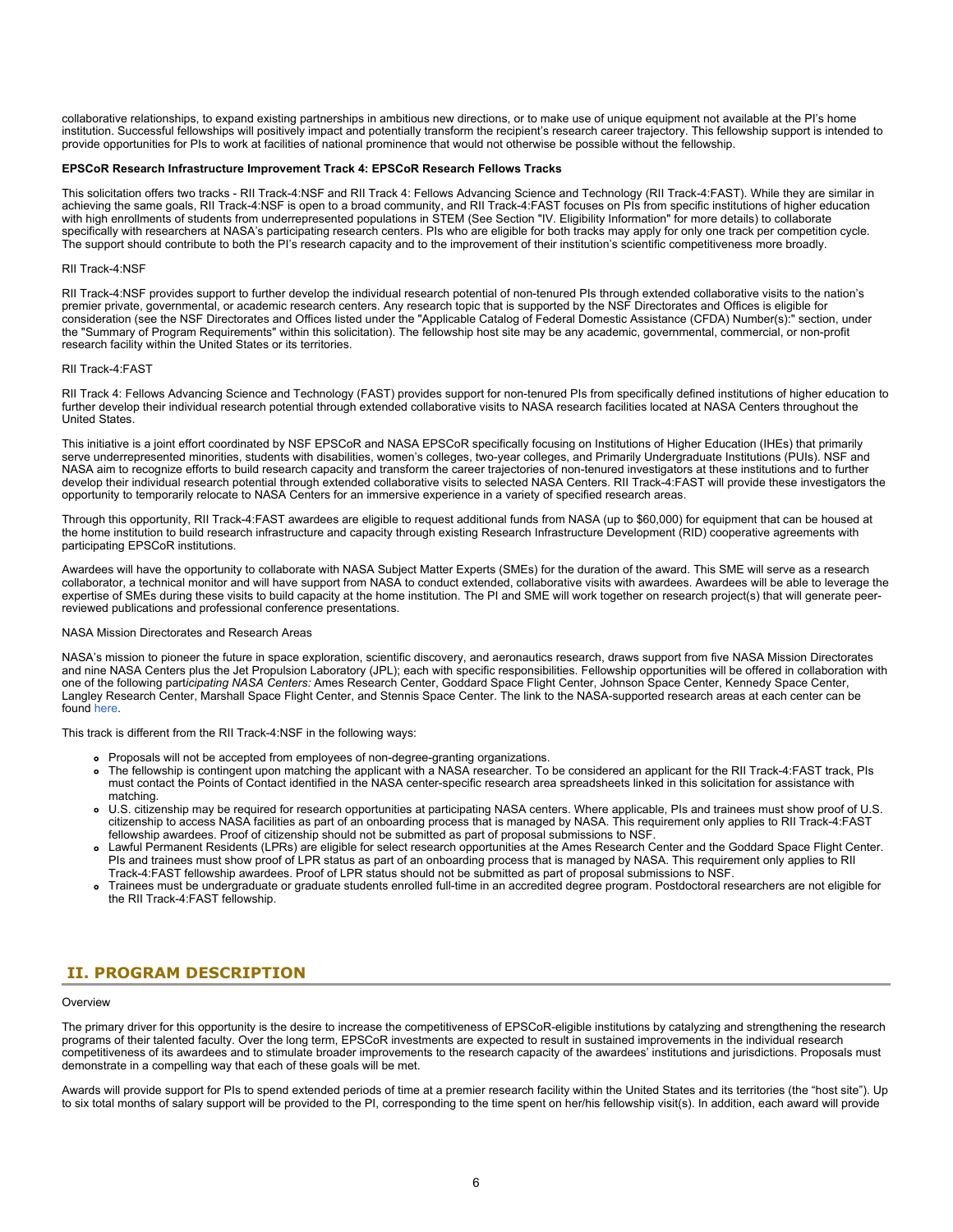support for the PI to travel to the host site, including both transportation and living expenses for the duration of the fellowship visit. Up to six total months of salary support and travel expenses may also be requested for one additional trainee-level researcher – typically a graduate student or postdoctoral member of the PI's group – to work with the PI to complete the planned activities at the host site. A small amount of additional support will be allowed to cover other travel and direct costs that are specifically associated with the fellowship project (e.g., purchasing supplies, shipping, publication costs, equipment, facility fees, etc.). Please see the "Budgetary Limitations" for greater details.

This fellowship support is intended to provide opportunities for PIs to work at facilities of national prominence that would not otherwise be possible without the fellowship.

#### Expectations for Successful Proposals

Successful RII Track-4:NSF and RII Track-4:FAST proposals will present exciting, vibrant fellowship ideas that will positively impact and potentially transform the PI's individual career trajectory. Proposals will be evaluated for the extent to which a fellowship has the potential to positively transform the PI's individual career trajectory. Fellowships are also expected to impact the PI's research field, institution, and jurisdiction. RII Track-4:NSF proposals may focus on any area of science or engineering that NSF supports, while RII Track-4:FAST awards focus on NSF/NASA areas of interest. All proposals should include well-defined, reasoned, and organized research objectives that could be driven by specific research questions or hypotheses, motivation, and context for the work to be conducted, the PI's specific research activities at the host site, and a discussion of how the benefits gained from the fellowship will be sustained beyond the award period. Note that clear specifications of research goals, activities, expected outcomes, and a project timetable are requirements for successful proposals. It is also crucial that the proposal explain clearly how the PI's research program would specifically benefit from the fellowship mechanism – identifying what specific opportunities will be made possible via the PI's extended visit(s) to the host site.

#### Benefits to the Home Institution and/or Jurisdiction

The direct benefits of RII Track-4:NSF and RII Track-4:FAST fellowships are expected to be to the PI's individual research career trajectory. However, consistent with its programmatic focus on jurisdictional research capacity, NSF EPSCoR expects successful fellowships to also yield benefits to the PI's home institution and/or jurisdiction. Narrative text that describes how improving the PI's individual research capacity will directly raise her/his institution's overall capacity must be included. It is expected that successful fellowships will include more proactive efforts to leverage the fellowship experience to achieve increased institutional or jurisdictional benefits. PIs are encouraged to present creative approaches for achieving this desired outcome within the overall constraints of the fellowship mechanism.

#### Partnership Considerations

As stated in the overview, this opportunity is intended to provide support for PIs to work at facilities of national prominence that would not otherwise be possible without the fellowship. For this reason, the project description should include narrative text that explains why the interactions could not occur without the large injection of fellowship funding intended to support a temporary relocation.

An extended visit/relocation of the PI to a host institution is considered a primary feature of this fellowship activity. It is expected that the PI will visit a host site that is beyond a reasonable commuting distance.

In addition, the fellowship is focused on creating new partnerships, advancing existing partnerships, or moving in new research directions. Proposing to work with a prior graduate or postdoctoral advisor is not encouraged unless the PI proposes to move in a new and independent research direction. If the fellowship does not meet the goal of moving in a research direction that is independent from the research of a prior graduate or postdoctoral advisor, the proposal should include narrative text that explains the fellowship's benefits to the PI.

#### Guidance for Letters of Support

In all cases, the partnership and support of the host site is critical to the success of the fellowship; it is expected that proposals will clearly establish the parameters for this partnership. One or more primary research collaborators should be identified who will work with the PI at the host site to ensure that the goals of the fellowship are met. Proposals must include Letters of Support from the primary research collaborators confirming their understanding of the nature of the fellowship and providing sufficient evidence to demonstrate that the PI will receive the support necessary to complete the proposed activities. An additional Letter of Support is required from an appropriate host site administrator verifying that the PI will be provided with whatever site access is necessary to complete the project as proposed.

Achieving the range of benefits expected for successful projects depends critically on the PI achieving long-term success at the home institution and maintaining the support of the institution in that process. Fundamentally, the fellowship project will require the PI to be away from the home institution for extended periods, entailing accommodation and careful management of the PI's other professional duties. With this in mind, it is crucial that the PI of each proposal discusses their fellowship plans with the appropriate administrative supervisors (i.e., the department chair and/or dean) to ensure that the plans are compatible with the institution's short-term needs and that the fellowship will not negatively impact the PI's long-term career trajectory at the home institution. Each proposal must include a Letter of Support from the PI's administrative supervisor confirming the administrator's support of the PI's plans and particularly to verify that the PI will receive, if required, release time from other professional duties to complete the project as proposed.

#### Fellowship Parameters

Absent exceptional circumstances, it is expected that the award duration for fellowships will be for 24 months. For planning purposes, PIs should assume that the award start date will be approximately nine months after the proposal deadline date. The 24-month award duration is intended to provide flexibility to the PI in how he/she plans the fellowship visit(s) in coordination with other professional responsibilities. The 24-month period is not intended to imply that the scope of work should require two years of effort. Research plans should be consistent with the support requested and should focus primarily on the activities to be conducted during the fellowship visit(s). The maximum salary and fringe benefit support available through this award is six months each for the PI and one trainee (i.e., six months of support total per person, distributed as needed across the overall project period). Thus, despite the two-year award period, the scope of work proposed should not reflect greater than six months of effort total for the PI and one trainee, with that effort occurring primarily at the host site. Proposals that do not conform to this requirement may be returned without review.

#### Information Sharing with other Funding Agencies or Private Foundations

When permitted under a Memorandum of Understanding (MOU) between NSF and another funding agency or private foundation, NSF may share information from proposals for consideration of joint funding and may invite employees of such organizations to attend merit review panels as observers.

#### Eligible Organizations and Activities

In all cases, PIs must have their primary affiliation with institutions of higher education or not-for-profit, non-degree-granting organizations within eligible EPSCoR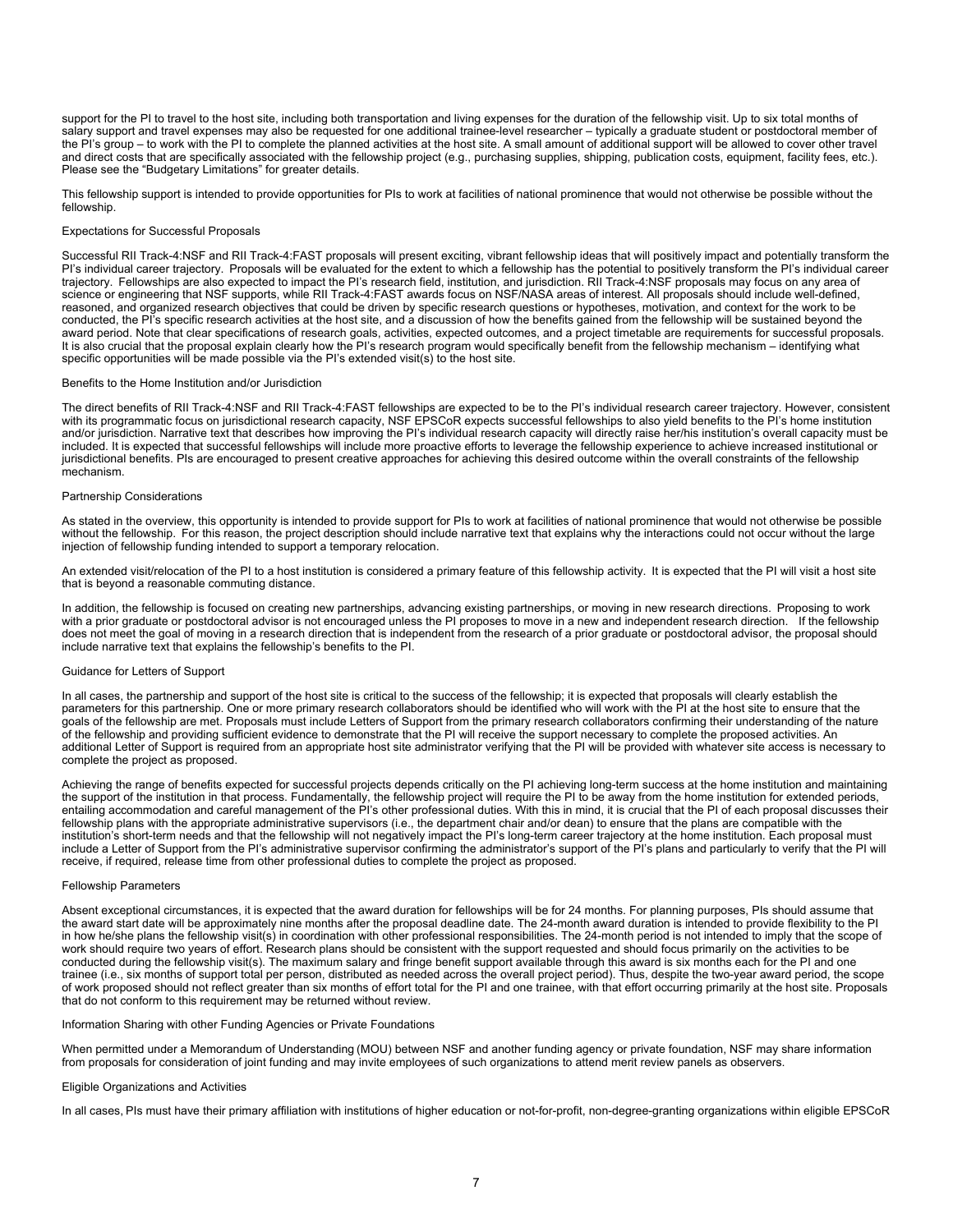jurisdictions. In addition, all activities carried out under an EPSCoR award are subject to the restrictions concerning eligible STEM disciplines and activities detailed in the [NSF PAPPG.](https://www.nsf.gov/publications/pub_summ.jsp?ods_key=pappg)

Eligible Host Organizations for RII Track-4:NSF

Host sites may be academic institutions, government laboratories, Federally Funded Research and Development Centers (FFRDCs), or commercial or non-profit research centers. PIs proposing to visit a government laboratory, or a similar site, with a policy that requires the submission of a proposal for the use of instrumentation is expected to describe a plan for securing access to this equipment within the proposal's project description. Host sites must be located within the United States or its territories. Only a single host site may be identified in the proposal – PIs are not allowed to split their fellowship period between two or more host sites.

#### Eligible Host Organizations for RII Track-4:FAST

\*\*\*Please note: Host sites must be selected among the participating NASA Centers. Applicants must contact the center point(s) of contact identified in the center-specific research area spreadsheets linked in this solicitation, for assistance with the NASA research collaborator matching process.

#### Matching Process:

- 1. The applicant must review the NASA Center research area spreadsheets linked below to identify a potential research topic.
- 2. Once a research topic is identified, the applicant must contact the center POC to convey interest in applying to the advertised opportunity. The center POC will provide guidance on the next steps. Where appropriate, the center POC may direct the applicant to contact the primary researcher associated with the opportunity of interest.
- 3. In cases where a specific research opportunity is not identified in the NASA Center research area spreadsheet, the applicant must contact the center POC to convey interest in collaborating with a researcher at the subject center. The center POC and applicant will discuss the applicant's research interests, experience, and/or expertise. The center POC will provide guidance on the next steps. Where appropriate, the center POC may connect the applicant with potential research collaborators.
- 4. In all cases, a NASA researcher must be identified, and collaboration must be established to move forward in this proposal process. The applicant is required to include a letter of support from the primary research collaborator or a letter of commitment from the host NASA center official, in the proposal package. Please see section 10. Supplementary Documentation under Full Proposal Preparation Instructions, for further details.

The links below will take you to the research areas at the NASA centers participating in this initiative.

#### 1) [Ames Research Center](https://www.nasa.gov/ames) Mountain View, CA

Located in the heart of California's Silicon Valley and less than an hour from San Francisco, NASA's Ames Research Center is known for its cutting-edge R&D work supporting NASA's most important missions. Ames's 1,200 civil service employees do everything from designing spacecraft entry systems and nextgeneration aircraft here on Earth to harnessing quantum computing for advanced modeling and simulation, conducting research in astrobiology, and influencing the most advanced robotics and human technology. Ames fosters partnerships with top universities and high-tech industry leaders, bringing the scientific and corporate communities together to advance human knowledge. [ARC Research Areas](https://www.nsf.gov/cgi-bin/goodbye?https://docs.google.com/spreadsheets/d/1G9gsBGlgVIWxElFF7v04XG4gV13RWvrQsyOhnbqmeXI/edit#gid=650665312)

#### 2) [Goddard Space Flight Center](https://www.nasa.gov/goddard) Greenbelt, MD

Best known for its leadership in scientific discovery and understanding, NASA's Goddard Space Flight Center is located between the vibrant cities of Baltimore and Washington, DC. Goddard is the home of innovative Earth science, astrophysics, heliophysics, and planetary science, as well as the nation's largest group of scientists and engineers dedicated to using observations from space to expand knowledge of Earth and our solar system. Goddard's 3,300 civil service employees range from interns to accomplished Nobel Prize winners, and they work on a variety of exciting projects, including many of NASA's Earth observation, astronomy and space physics missions. Goddard also serves as a major U.S. laboratory for developing and operating robotic scientific spacecraft. [GSFC Research Areas](https://www.nsf.gov/cgi-bin/goodbye?https://docs.google.com/spreadsheets/d/1G9gsBGlgVIWxElFF7v04XG4gV13RWvrQsyOhnbqmeXI/edit?usp=sharing)

#### 3) [Johnson Space Center](https://www.nasa.gov/centers/johnson/home/index.html) Houston, TX

Best known as the home of NASA's Astronaut Corps and Mission Control—the nerve center for America's human space program— NASA's Johnson Space Center (JSC) is located in one of the nation's "coolest cities" according to Forbes. From the early Gemini and Apollo projects to today's International Space Station and Orion projects, JSC continues to lead NASA's efforts in human space exploration. JSC also serves as the lead for the International Space Station the U.S.-led collaborative effort of 16 nations that is the largest and most complex human facility ever to operate in space. JSC's 3,100 civil service employees push the boundaries of human space flight, biological science, and research into how humans can live and thrive in space. JSC's work supports NASA's ambitious future missions, including sending humans to the Moon and Mars. [JSC Research Areas](https://www.nsf.gov/cgi-bin/goodbye?https://docs.google.com/spreadsheets/d/1G9gsBGlgVIWxElFF7v04XG4gV13RWvrQsyOhnbqmeXI/edit#gid=650665312)

4) [Kennedy Space Center](https://www.nasa.gov/centers/kennedy/home/index.html) Cape Canaveral, FL

Located along the golden shores of Florida's eastern coast and less than an hour from Orlando, NASA's Kennedy Space Center's rich legacy includes the assembly, integration and launch of all U.S. human space flight missions, including Apollo and the Space Shuttle. Kennedy is home to NASA's Launch Services Program, launching satellites and robotic missions to learn more about our home planet and to unlock the secrets of the universe. Kennedy's 2,000 civil service employees focus on NASA's core values: safety, integrity, teamwork and excellence. They support International Space Station operations as the orbiting laboratory enters its second decade of discoveries. Kennedy also partners with industry as it develops the multi-user Kennedy Spaceport. [KSC Research Areas](https://www.nsf.gov/cgi-bin/goodbye?https://docs.google.com/spreadsheets/d/1G9gsBGlgVIWxElFF7v04XG4gV13RWvrQsyOhnbqmeXI/edit#gid=650665312)

#### 5) [Langley Research Center](https://www.nasa.gov/langley) Hampton, VA

Established in 1917 as the nation's first civil aeronautics research laboratory, NASA's Langley Research Center is located in the Hampton Roads metro area in beautiful coastal Virginia near historical Jamestown and Williamsburg. The center's research, science and technology development have revolutionized aviation and space flight, and the center continues to fuel NASA's significant contributions in science and engineering. Langley's 1,800 civil service employees are well known for their work on cutting-edge product lines, including advanced materials and structural systems; aerosciences; atmospheric characterization; entry,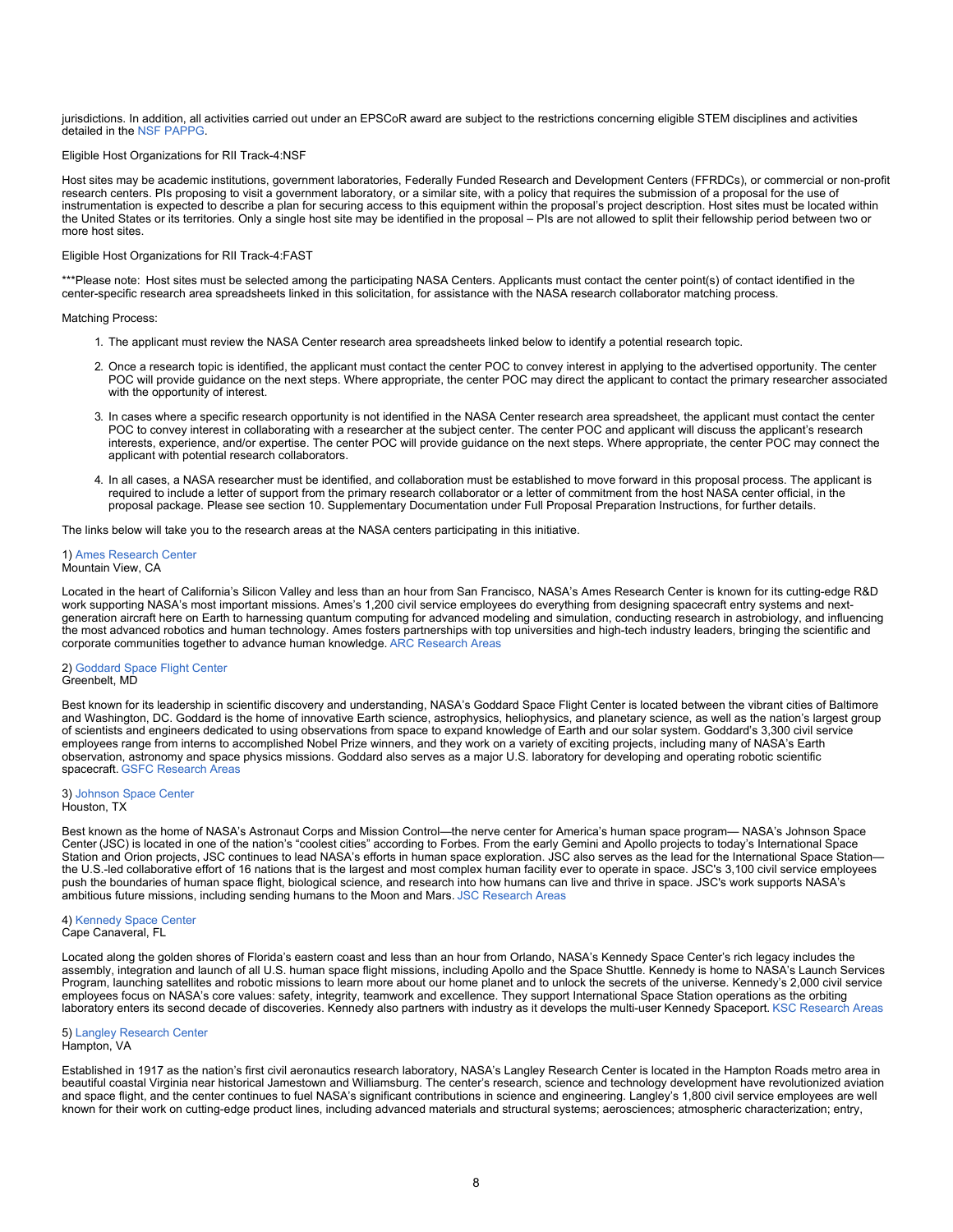descent, and landing; intelligent flight systems; measurement systems; and systems analysis and concepts. [LaRC Research Areas](https://www.nsf.gov/cgi-bin/goodbye?https://docs.google.com/spreadsheets/d/1G9gsBGlgVIWxElFF7v04XG4gV13RWvrQsyOhnbqmeXI/edit#gid=650665312) Research Areas

6) [Marshall Space Flight Center](https://www.nasa.gov/centers/marshall/home/index.html)  Huntsville, AL

Located in one of the "Top 100 Best Places to Live," according to Livability.com, and a short distance from both Nashville and Birmingham, NASA's Marshall Space Flight Center provides multidisciplined engineering expertise for a variety of space transportation and propulsion systems. Marshall's 2,400 civil service employees enable scientific discovery through the development of hardware and instruments for projects, including the Chandra X-ray Observatory, the Fermi Gamma-ray Space Telescope, and the Japanese-led Hinode mission to study the Sun. Marshall also develops, integrates and operates major components and systems on the International Space Station while supporting its science operations around the clock. Looking ahead, Marshall will deliver the systems needed for the Space Launch System, which will be the nation's next advanced heavy-lift vehicle—and the most powerful rocket ever built. [MSFC Research Areas](https://www.nsf.gov/cgi-bin/goodbye?https://docs.google.com/spreadsheets/d/1G9gsBGlgVIWxElFF7v04XG4gV13RWvrQsyOhnbqmeXI/edit#gid=650665312)

#### 7) [Stennis Space Center](https://www.nasa.gov/centers/stennis/home/index.html)  Hancock County, MS

NASA's Stennis Space Center sits in picturesque Hancock County on an expansive campus with its own post office, bank, credit union, daycare, fitness center, convenience store, fuel station, and more. It is located less than an hour from the excitement of New Orleans and charm of Biloxi. For nearly five decades, Stennis has served as NASA's primary rocket propulsion testing ground. Stennis's 320 civil service employees oversee rocket propulsion test services for NASA, the Department of Defense, and the private sector, including the RS-25 engine testing for NASA's Space Launch System, which will take humans deeper into space than ever before. Stennis also is engaged in a range of scientific research to support NASA's Applied Sciences Program, which will help to build a greater understanding of Earth and the solar system. [SSC Research Areas](https://www.nsf.gov/cgi-bin/goodbye?https://docs.google.com/spreadsheets/d/1G9gsBGlgVIWxElFF7v04XG4gV13RWvrQsyOhnbqmeXI/edit#gid=650665312)

# <span id="page-8-0"></span>**III. AWARD INFORMATION**

RII Track-4:NSF and RII Track-4:FAST awards will be made as standard grants. The award amount will not exceed \$300,000 and the project duration will not exceed 24 months. Program budget, number of awards, and average award size/duration are subject to the quality of proposals and availability of funds.

# <span id="page-8-1"></span>**IV. ELIGIBILITY INFORMATION**

#### **Who May Submit Proposals:**

Proposals may only be submitted by the following:

EPSCoR jurisdictions that are RII-eligible for the FY 2022 RII Track-4 competition are listed in the FY 2022 RII Eligibility table, which can be found [here](https://www.nsf.gov/od/oia/programs/epscor/Eligibility_Tables/FY2022_Eligibility.pdf).

• Proposals may only be submitted by organizations located in RII-eligible jurisdictions, as follows:

- Institutions of higher education (Ph.D.-granting and non-Ph.D.-granting), acting on behalf of their faculty members, that are accredited in and have a campus in the United States, its territories or possessions. Distinct academic campuses (e.g., that award their own degrees, have independent administrative structures, admissions policies, alumni associations, etc.) within multi-campus systems qualify as separate submission-eligible institutions.
- Not-for-profit, non-degree-granting domestic U.S. organizations, acting on behalf of their employees, that include (but are not limited to) independent museums and science centers, observatories, research laboratories, professional societies, and similar organizations that are directly associated with the Nation's research or educational activities. These organizations must have an independent, permanent administrative organization (e.g., an Office of Sponsored Projects) located in the United States, its territories, or possessions, and have 501(c)(3) tax status.

In addition, for the RII Track-4:FAST opportunity, PIs must be employed by an institution that is from at least one of the five categories:

Proposals submissions are permitted from Minority Serving Institutions (MSIs).

- 1. MSIs include:
	- Historically Black Colleges and Universities (HBCUs),
	- Hispanic-serving institutions (HSIs),  $\blacksquare$
	- Tribal colleges or universities (TCUs),
	- Other institutions that enroll a significant percentage of underrepresented minority students as defined by the U.S. Department of Education. These other institutions include:
		- **Alaska Native-serving institutions,**
		- **Native Hawaiian-serving institutions,**
		- **Predominantly Black Institutions,**
		- Asian American and Native American Pacific Islander-serving institutions,
		- **and Native American-serving nontribal institutions.**
		- For more information, please see the U.S. Department of Education's definitions and lists of eligible postsecondary institutions ([MSI definitions and eligibility information](https://www2.ed.gov/about/offices/list/ocr/edlite-minorityinst.html)).
- 2. Proposals submissions are permitted from institutions of higher education that primarily serve populations of students with disabilities and can be found [here](https://www.nsf.gov/od/broadeningparticipation/nsf_frameworkforaction_0808.pdf).
- 3. Proposals submissions are permitted from women's colleges.
- 4. Proposals submissions are permitted from two-year colleges.
- 5. Proposals submissions are permitted from Primarily Undergraduate Institutions (PUIs).
	- PUIs are accredited colleges and universities (including two-year community colleges) that award Associate's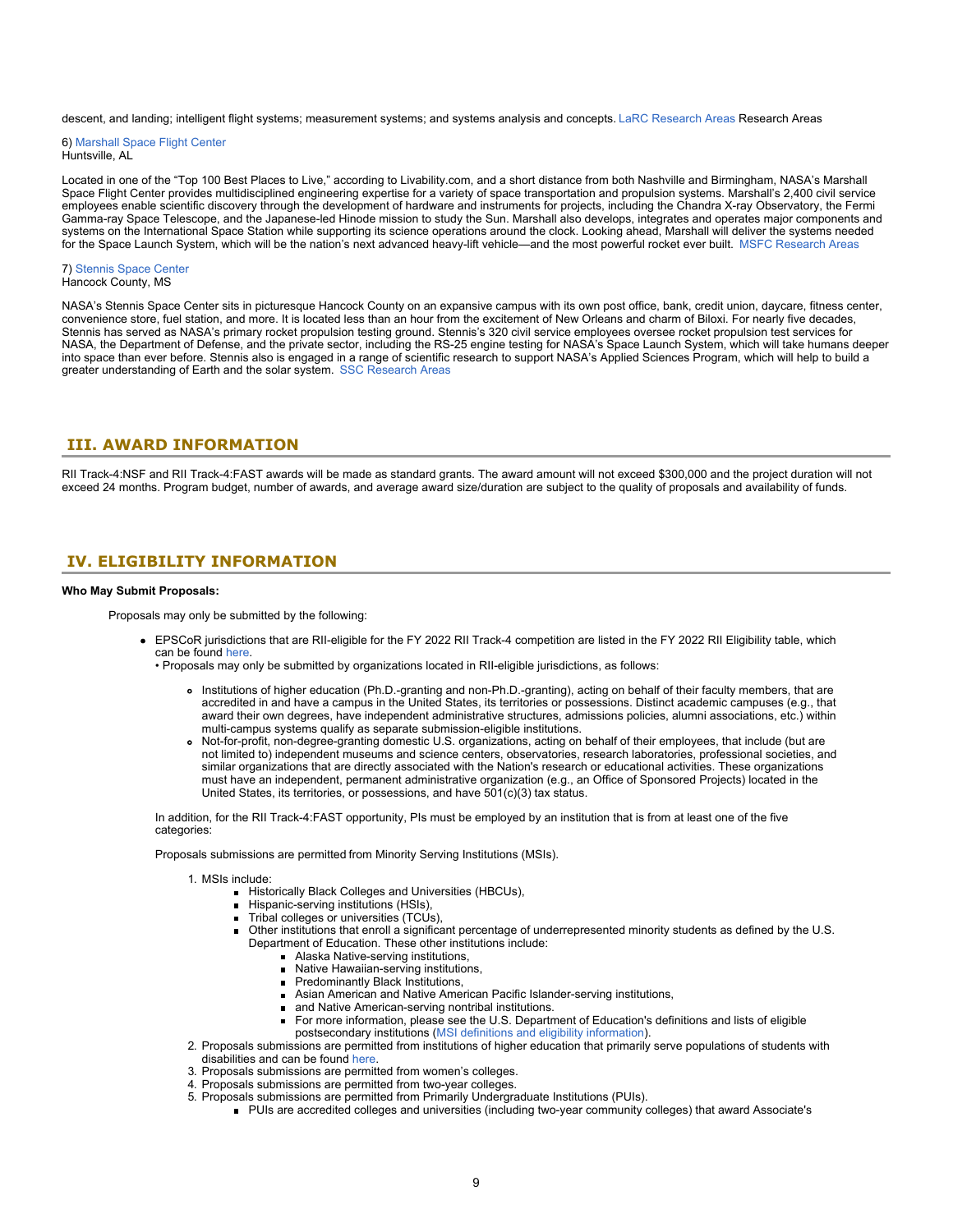degrees, Bachelor's degrees, and/or Master's degrees in NSF-supported fields, but have awarded 20 or fewer Ph.D./D.Sci. degrees in all NSF-supported fields during the combined previous two academic years. For this category, a letter from an Authorized Organizational Representative, certifying that the originating and managing institution is an accredited college or university that awards Associate's degrees, Bachelor's degrees, and/or Master's degrees in NSF-supported fields, but has awarded 20 or fewer PhD/DSci degrees in all NSF-supported fields during the combined previous two academic years, must be provided as a supplementary document.

#### **Who May Serve as PI:**

Eligibility for RII Track-4:NSF track fall within three categories:

- Persons who hold non-tenured faculty positions at degree-granting institutions of higher education, or early career investigator positions at non-degree-granting organizations may participate in RII Track-4:NSF. For this category of applicants, it is anticipated that proposals will be submitted by PIs who hold tenure-track appointments but have not yet had a change in status as tenured faculty by the proposal deadline date.
- Faculty members at degree-granting institutions of higher education who hold long-term positions outside of the tenure track are also explicitly eligible for consideration, regardless of their position title or rank.
- Proposals will also be accepted from employees of eligible non-degree-granting organizations who, as of the proposal deadline date, hold an early-career career-track position that includes a significant independent research component.

Eligibility for RII Track-4:FAST

- Persons who hold non-tenured faculty positions at degree-granting institutions of higher education. For this category of applicants, it is anticipated that proposals will be submitted by PIs who hold tenure-track appointments but have not yet had a change in status as tenured faculty by the proposal deadline date.
- Faculty members at degree-granting institutions of higher education who hold long-term positions outside of the tenure track are also explicitly eligible for consideration, regardless of their position title or rank.
- For some NASA research sites, PIs and trainees must be U.S. Citizens, unless otherwise specified.
- Lawful Permanent Residents may be eligible for research opportunities at select NASA centers. This is identified in the research area links for each NASA center highlighted in the body of this solicitation.
- To access NASA facilities for the fellowship at some research sites, the PI and trainee must show proof of United States Citizenship or Lawful Permanent Resident (LPR) status as part of an onboarding process that is managed by NASA. This requirement only applies to RII Track-4:FAST fellowship awardees. Proof of citizenship or LPR status should not be submitted as part of proposal submissions to NSF.
- Trainees must be undergraduate or graduate students enrolled full-time in an accredited degree program. Postdoctoral researchers are not eligible for the RII Track-4:FAST fellowship as trainees.

Additional eligibility restrictions for both tracks are as follows:

- Only single-PI proposals will be considered. No co-PIs should be included in the proposal. Other Senior Personnel are permitted.
- Persons who hold transitional fixed-term postdoctoral appointments are not eligible to apply, even if their organizations classify such appointments as 'faculty' for administrative purposes.
- . In all cases, the required Letter of Support from the PI's supervisory administrator should verify the PI's eligibility relative to these criteria. Questions regarding PI eligibility should be directed toward the cognizant Program Officers listed above.
- PIs who have received an award in a previous EPSCoR Research Fellows competition may not submit a proposal under this solicitation.

#### **Limit on Number of Proposals per Organization:**

For RII Track-4:NSF: 3

Only three proposals may be submitted in response to this solicitation by any single organization in an RII-eligible jurisdiction. If more than three proposals are received from any single institution for the competition, all proposals from that institution are subject to return without review.

For RII Track-4:FAST: 6

Only six proposals may be submitted in response to this solicitation by any single organization in an RII-eligible jurisdiction.

For institutions eligible to submit both RII Track-4:NSF and RII Track-4:FAST proposals, only a total of nine proposals, three RII Track-4:NSF proposals and six RII Track-4:FAST proposals, may be submitted in response to this solicitation by any single organization in a RII-eligible jurisdiction. If more than nine proposals are received from any single institution for the competition, all proposals from that institution are subject to return without review.

#### **Limit on Number of Proposals per PI or co-PI:** 1

An investigator may serve as PI on only one proposal submitted in response to this solicitation.

# <span id="page-9-0"></span>**V. PROPOSAL PREPARATION AND SUBMISSION INSTRUCTIONS**

### **A. Proposal Preparation Instructions**

**Full Proposal Preparation Instructions**: Proposers may opt to submit proposals in response to this Program Solicitation via Research.gov or Grants.gov.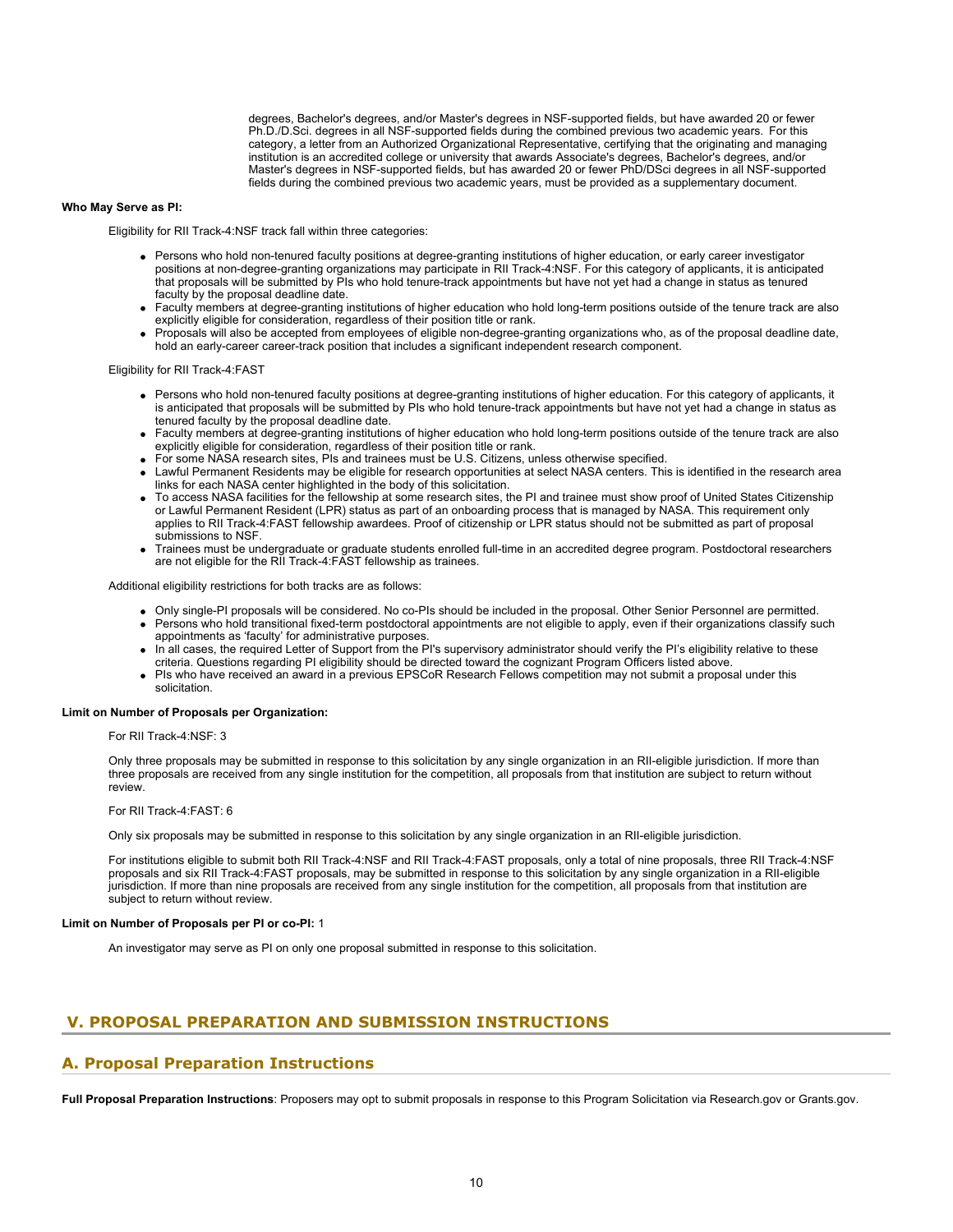- Full Proposals submitted via Research.gov: Proposals submitted in response to this program solicitation should be prepared and submitted in accordance with the general guidelines contained in the *NSF Proposal and Award Policies and Procedures Guide* (PAPPG). The complete text of the PAPPG is available electronically on the NSF website at: [https://www.nsf.gov/publications/pub\\_summ.jsp?ods\\_key=pappg](https://www.nsf.gov/publications/pub_summ.jsp?ods_key=pappg). Paper copies of the PAPPG may be obtained from the NSF Publications Clearinghouse, telephone (703) 292-8134 or by e-mail from [nsfpubs@nsf.gov.](mailto:nsfpubs@nsf.gov) The Prepare New Proposal setup will prompt you for the program solicitation number.
- Full proposals submitted via Grants.gov: Proposals submitted in response to this program solicitation via Grants.gov should be prepared and submitted in accordance with the *NSF Grants.gov Application Guide: A Guide for the Preparation and Submission of NSF Applications via Grants.gov*. The complete text of the *NSF Grants.gov Application Guide* is available on the Grants.gov website and on the NSF website at: [\(https://www.nsf.gov/publications/pub\\_summ.jsp?ods\\_key=grantsgovguide](https://www.nsf.gov/publications/pub_summ.jsp?ods_key=grantsgovguide)). To obtain copies of the Application Guide and Application Forms Package, click on the Apply tab on the Grants.gov site, then click on the Apply Step 1: Download a Grant Application Package and Application Instructions link and enter the funding opportunity number, (the program solicitation number without the NSF prefix) and press the Download Package button. Paper copies of the Grants.gov Application Guide also may be obtained from the NSF Publications Clearinghouse, telephone (703) 292-8134 or by e-mail from [nsfpubs@nsf.gov](mailto:nsfpubs@nsf.gov).

See PAPPG Chapter II.C.2 for quidance on the required sections of a full research proposal submitted to NSF. Please note that the proposal preparation instructions provided in this program solicitation may deviate from the PAPPG instructions.

The following instructions are specific to proposals submitted to the Research Infrastructure Improvement Program, Track 4: EPSCoR Research Fellows competition and supplement the NSF PAPPG and NSF Grants.gov Application Guide:

- Only single-PI proposals will be considered. No co-PIs should be included in the proposal. Other Senior Personnel are permitted.
- The proposal section labeled Project Description may not exceed 10 pages, including text as well as any graphic or illustrative materials. Proposals that exceed the page limitations or that do not contain all items described below may be returned without review.
- Select Research as the Proposal Type.
- Enter the primary host site location as the Primary Place of Performance on the Cover Sheet. Do not enter the submitting institution.

The proposal must include the following elements:

1. The project title must begin with "RII Track-4:NSF: or RII Track-4:FAST:", depending on the track, and follow with an informative title in the topic area. As specified above, the Research Proposal Type should be selected, and the Primary Place of Performance should list the **host** institution for the fellowship visit. Do **not** enter the submitting institution.

Note that approvals for studies involving human subjects or vertebrate animals are not required at proposal submission. However, if human subjects or vertebrate animals are expected to be involved in the proposed research, the appropriate box must be marked on the Cover Sheet, and the PI should enter "Pending" in the space provided for the approval date. These approvals must be in place before any award can be made.

2. Project Summary (1 page maximum). Provide an overview that briefly describes: the vision and goals of the fellowship project; the role of the host site and its personnel in achieving the project's vision and goals; a summary of the objectives and methods to be employed; the expected outcomes and impacts of the proposed activities; and plans for sustaining the project's impacts beyond the award period. In separate statements provide a succinct summary of the intellectual merit and broader impacts of the project.

The Project Summary must identify the proposed host site and primary research collaborator(s).

At the bottom of the Project Summary, PIs should also indicate the NSF Directorate, Division, and Program that most closely aligns with the proposal's research focus.

3. Project Description (10 pages maximum).   The project description is the centerpiece of the proposal. This section should present the activities for the proposed fellowship in a clear, detailed, compelling way and describe how the activities will lead to long-lasting impacts to the PI's research career trajectory. In addition to the requirements contained in PAPPG Chapter II C.2.d, the project description must articulate the motivation and context for the proposed fellowship project using language understandable to a scientific audience with broad disciplinary expertise. The goals and objectives for the fellowship project should be clearly stated, and the research plan for achieving the goals and objectives should be presented in sufficient detail to facilitate reviewers' assessment of the proposal. The project description should specify the expected outcomes from the fellowship and should include a timeline for meeting the project goals and objectives. It is crucial that the project description explain clearly how the PI will specifically benefit from the unique opportunities provided by the fellowship. It should also detail both the role of the host site in achieving the research goals and objectives and how the benefits to the PI's research career will be sustained beyond the award period.

The project description must describe the fellowship project's expected Intellectual Merit and Broader Impacts. In addition to addressing the Intellectual Merit of the project, the narrative should describe the project's research-focused activities and how these activities will enhance the PI's individual research capacity beyond the duration of the fellowship period. Per the guidance in the PAPPG, the Project Description must contain, as a separate section within the narrative, a section labeled "Broader Impacts". This section should articulate the benefits to the PI's home institution and/or jurisdiction that are expected to derive from the fellowship project. Additional benefits that fall under NSF's Broader Impacts merit review criterion should also be discussed in this section.

Proposals must also include a section detailing the Results from Prior NSF Support; for PIs with no prior NSF support, a simple statement to that effect is sufficient.

- 4. References Cited. References cited in the project description should be listed in this section. See PAPPG Chapter II.C.2.e. While there is no established page limitation for the references, this section must include bibliographic citations only and must not be used to provide parenthetical information beyond the page limits of the Project Description.
- 5. Biographical Sketch. Include a biographical sketch for the PI and senior personnel (when applicable) according to standard NSF grant proposal guidelines. No other biographical sketches should be included in the proposal.
- 6. Budget Pages and Budget Justification. The budget should be consistent with and appropriate to the scope of the fellowship activities presented in the Project Description. Prepare budget pages for each year of support and a budget justification (not to exceed five pages). Because the fellowshiprelated travel (transportation and living expenses) represents a major component of the budget, PIs should provide sufficient detailed documentation to justify the requested expenses.
- 7. Current and Pending Support. List the current and pending support for the PI and senior personnel (when applicable). Include this proposal at the top of the list of current and pending support. See PAPPG Chapter II.C.2.h.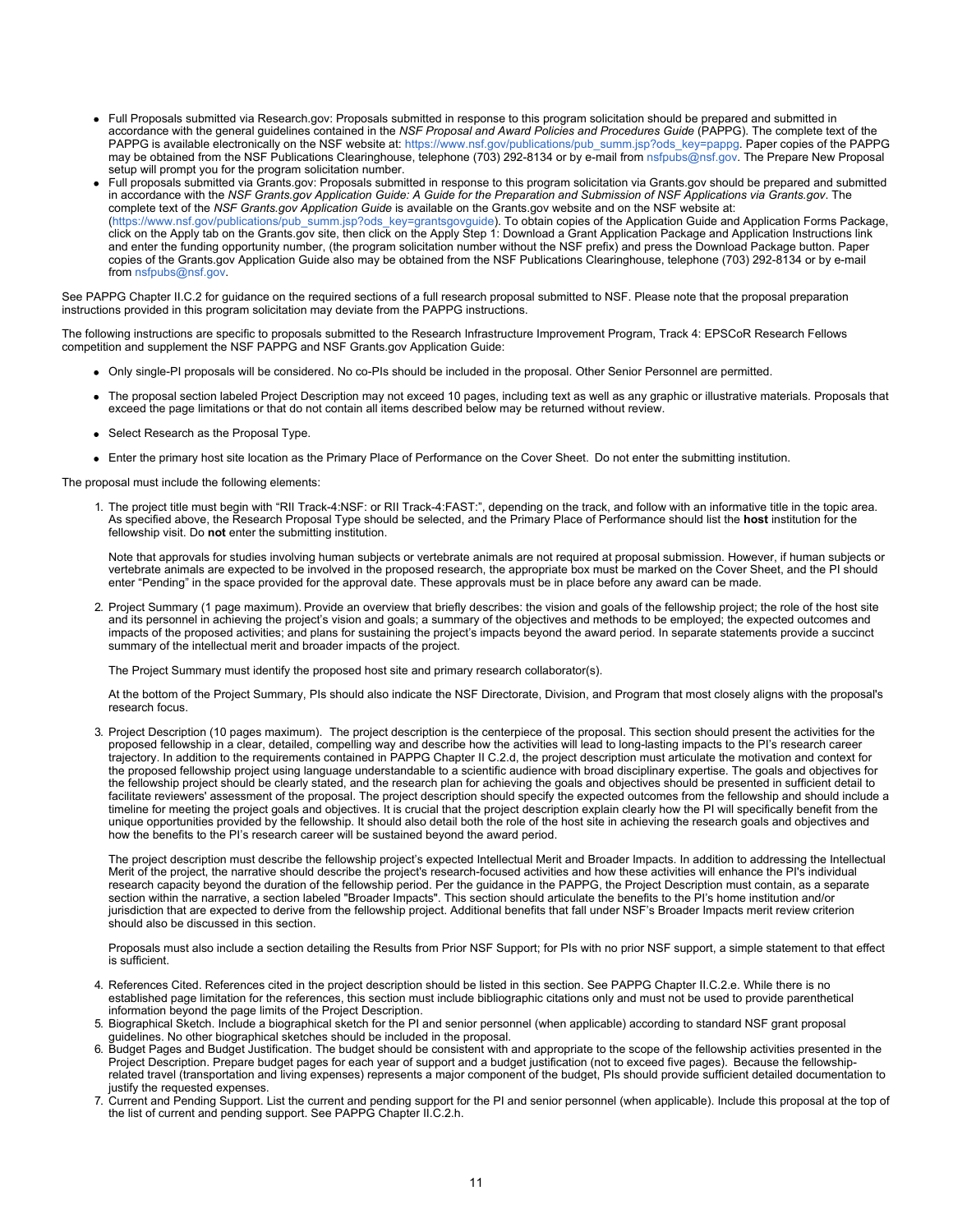- 8. Facilities, Equipment, and Other Resources. The PI should provide a description of the relevant facilities, equipment, and other resources at the home institution or within the home jurisdiction if applicable. Only the PI's resources should be described, with emphasis on those resources needed for the project's work and especially any equipment that will be transported for use at the host site. Any facilities, equipment, and other resources that belong to the host site and are needed for the project should be described in the project description and not in this section. See PAPPG Chapter II.C.2.i.
- 9. Supplementary Documentation (in addition to those required by the PAPPG). If submitting via Research.gov, the Data Management Plan should be included in the Data Management Plan section and the Postdoctoral Mentoring Plan should be included in the Postdoctoral Mentoring Plan section. Both documents should be included as Other Supplementary Documents is submitting via Grants.gov.

Please note that Research.gov currently can only accept **one** file for Other Supplementary Documents. If submitting via Research.gov, please **combine all documents** designated as Other Supplementary Documents into **one** PDF.

10. Single-Copy Documents. As required by the PAPPG, the PI, and senior personnel, when applicable, must include a single-copy document detailing their collaborations and other affiliations.

#### RII Track-4:NSF

- At least one Letter of Support must be included from individuals in each of the following categories for a total of three letters of support: a supervisory administrator at the home institution; a primary research collaborator at the host site; and from the appropriate administrative manager(s) at the host institution. Proposals that do not include all three required letters may be returned without review. Where appropriate, more than one letter may be submitted for any of the categories.
	- From the appropriate supervisory administrator at the PI's home institution. Typically, this will be the PI's Department Chair or Dean. The purpose of this letter is to confirm the administrator's support of the PI's plans and particularly to verify that the PI will receive whatever release time is needed from other professional duties to complete the fellowship project as proposed. This letter should also confirm the PI's employment status at the home institution as it pertains to eligibility for the competition.
	- From the identified primary research collaborator(s) at the host site. This letter should confirm the collaborator's understanding of the goals of the EPSCoR fellowship and provide sufficient evidence to demonstrate that the PI will receive the support necessary to complete the proposed activities; and
	- From the appropriate administrative manager(s) at the host institution. The purpose of this letter is to confirm that all necessary logistical arrangements (site access, office space, cyber connectivity) will be made for the PI's potential visit(s) to ensure that the project may proceed as proposed. In the rare case where the PI believes that the primary research collaborator at the host site is also the appropriate administrative manager, the PI should contact the cognizant NSF Program Officer for guidance.
- Additional Letters of Support from other parties may be submitted only if they are needed to verify specific tangible commitments related to activities described in the proposal. PIs will be required to remove letters that do not meet this standard.

#### RII Track-4:FAST

Additional guidance for RII Track-4:FAST is as follows:

- At least one Letter of Support must be included from individuals in each of the following categories for a total of three letters of support: a supervisory administrator at the home institution; a primary research collaborator at the host NASA center; and from the appropriate administrative manager(s) at the host NASA center. Proposals that do not include all three required letters may be returned without review. Where appropriate, more than one letter may be submitted for any of the categories. Please contact the NASA center points of contact for assistance with Letters of Support from the host NASA center.
	- From the appropriate supervisory administrator at the PI's home institution. Typically, this will be the PI's Department Chair or Dean. The purpose of this letter is to confirm the administrator's support of the PI's plans and particularly to verify that the PI will receive whatever release time is needed from other professional duties to complete the fellowship project as proposed. This letter should also confirm the PI's employment status at the home institution as it pertains to eligibility for the competition.
	- A letter of support from a NASA EPSCoR State Director from the PI's home jurisdiction is highly encouraged. They will help with annual reporting, RID requests. PIs may identify them here: [https://www.nasa.gov/stem/epscor/home/EPSCoR\\_Directors.html](https://www.nasa.gov/stem/epscor/home/EPSCoR_Directors.html) From the identified primary research collaborator(s) at the host NASA center. This letter should confirm the collaborator's understanding of the goals of the EPSCoR fellowship and provide sufficient evidence to demonstrate that the PI will receive the support necessary to complete the proposed activities; and
	- From the appropriate administrative manager(s) at the host NASA center. The purpose of this letter is to confirm that all necessary logistical arrangements (site access, office space, cyber connectivity) will be made for the PI's potential visit(s) to ensure that the project may proceed as proposed. In the rare case where the PI believes that the primary research collaborator at the host NASA center is also the appropriate administrative manager, the PI should contact the NASA EPSCoR point of contact for guidance.
- In some cases, a Letter of Commitment may be required from the host NASA center designee, instead of a letter of support from the primary research collaborator. Such letters require a minimum notice of three weeks. Contact the host NASA center point of contact for center-specific requirements and details of the associated process.
- Additional Letters of Support from other parties may be submitted only if they are needed to verify specific tangible commitments related to activities described in the proposal. PIs will be required to remove letters that do not meet this standard.
- Guidance for Primarily Undergraduate Institutions (PUIs): PUIs are accredited colleges and universities (including two-year community colleges) that award Associate's degrees, Bachelor's degrees, and/or Master's degrees in NSF-supported fields, but have awarded 20 or fewer Ph.D./D.Sci. degrees in all NSF-supported fields during the combined previous two academic years. For this category, an additional letter, from an Authorized Organizational Representative, certifying that the originating and managing institution is an accredited college or university that awards Associate's degrees, Bachelor's degrees, and/or Master's degrees in NSF-supported fields, but has awarded 20 or fewer Ph.D./DSci degrees in all NSF-supported fields during the combined previous two academic years must be provided as a supplementary document.

# <span id="page-11-0"></span>**B. Budgetary Information**

#### **Cost Sharing:**

Inclusion of voluntary committed cost sharing is prohibited.

#### **Indirect Cost (F&A) Limitations:**

Given that a majority of the proposed activities are expected to take place away from the home institution, "off campus" indirect cost rates may apply.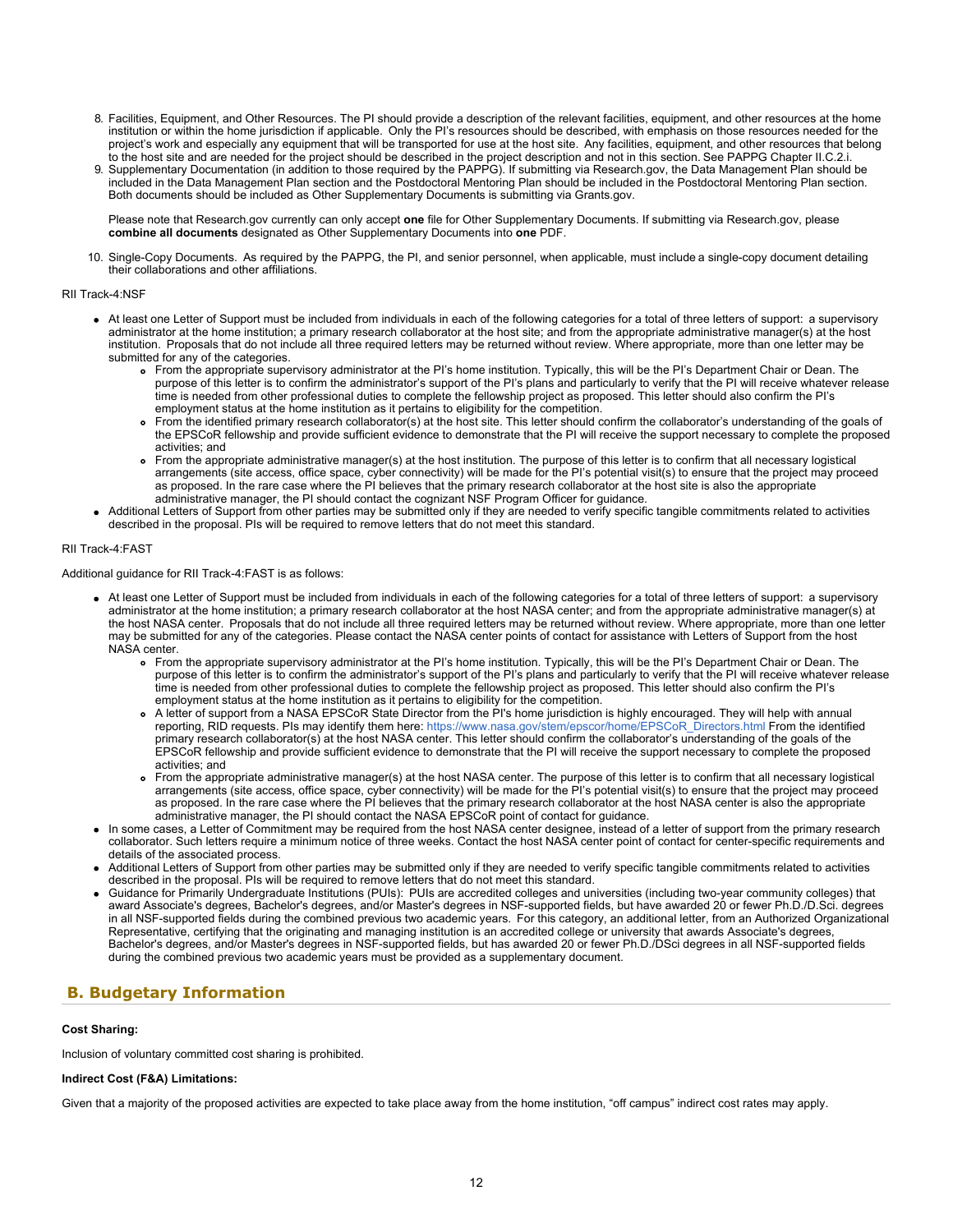#### <span id="page-12-0"></span>**Other Budgetary Limitations:**

- Funding requests should have a total duration of up to 24 months. Total funds requested may not exceed \$300,000. Due to the other budgetary limitations detailed below, it is expected that in most cases requested budgets will be substantially less than the overall \$300,000 limit.
- Budgets may include up to six months of salary and fringe benefit support for the PI. Support may be for an academic, calendar, or summer months. Up to six months of salary and fringe benefit support (including tuition at the home institution, if appropriate) is also allowed for one additional trainee-level participant. The six-month limit on salary and fringe benefit requests for each participant is total, not per year. In all cases the requested support is expected to closely align with the duration of the fellowship visit(s) to the host institution. NSF's Senior Personnel Salaries and Wages Policy (PAPPG Chapter II.C.2.g.i(a)) does not apply to proposals submitted under this solicitation. However, the policy may be applied to a PI's future NSF proposal submission if they are awarded an EPSCoR Research fellowship.
- Up to \$75,000 total in travel expenses are allowed, to cover both the PI and one additional trainee-level researcher. The requested travel budget must conform to these additional requirements:
	- Up to \$20,000 may be requested solely for transportation between the PI's home institution and the host site. This includes any local transportation expenses during the fellowship visit (e.g., rental vehicles). Multiple trips between the home institution and the host site are allowed. Detailed justification for the requested transportation costs must be provided.
	- Up to \$50,000 may be requested for living expenses for the PI and one additional trainee-level researcher during time spent at the host site. Under no circumstances may the living expense charges (Lodging, Meals, and Incidental Expenses) exceed the per diem rates set by the United States General Services Administration (GSA) for the host site location. In many cases, it is anticipated that the PI will be able to identify accommodations at a cost below the GSA per diem rates during the extended fellowship visits. In all cases, the PI must provide a detailed justification for the requested living expense budget.
	- Up to \$5,000 may be requested for other travel-related to the fellowship project.
- Up to \$10,000 total in additional direct costs is allowed. These funds may be used for shipping, purchasing materials and/or supplies, publication charges, equipment, facility fees, or other similar costs directly related to the research activities at the host site.
- For RII Track-4:FAST awardees, NASA will manage requests for a \$60,000 Research Infrastructure Development (RID) award to be made to the home institution to build research capacity and infrastructure. Awardees should use the NASA points of contact in this solicitation to initiate the provision of this award. This award is managed solely by NASA EPSCoR and should not be included in budget requests for RII Track-4:FAST proposals. Special purpose equipment purchases (i.e., equipment that is used only for research, scientific, and technical activities directly related to the proposed research activities) are allowed.  Special purpose equipment items with a unit cost of \$5,000 or more must have the prior written approval of the Federal awarding agency, in this case, the NASA Grants Officer.
- Collaborators at the host institutions are not eligible to receive salary or fringe benefit support under this award. Host institutions may receive payment for accommodations provided to the PI or trainee-level participant during the fellowship visit; these expenses may include lodging, meals, and incidental expenses. Host institutions may also receive payment for services directly related to research activities during the fellowship visit; such costs must be consistent with established fee structures at the host institution and are subject to the award's overall \$10,000 limit for additional direct costs. Under no circumstances may there be a sub-award to the host institution.
- Proposals that fail to comply with any of these budgetary limitations will be returned without review if, in NSF's judgment, the budget cannot be corrected without substantially modifying the proposed scope of work.

### **C. Due Dates**

**Full Proposal Deadline(s)** (due by 5 p.m. submitter's local time):

May 12, 2022

RII Track-4:NSF

May 12, 2022

RII Track-4:FAST

April 11, 2023

RII Track-4:NSF

### <span id="page-12-1"></span>**D. Research.gov/Grants.gov Requirements**

#### **For Proposals Submitted Via Research.gov:**

To prepare and submit a proposal via Research.gov, see detailed technical instructions available at: [https://www.research.gov/research](https://www.research.gov/research-portal/appmanager/base/desktop?_nfpb=true&_pageLabel=research_node_display&_nodePath=/researchGov/Service/Desktop/ProposalPreparationandSubmission.html)[portal/appmanager/base/desktop?](https://www.research.gov/research-portal/appmanager/base/desktop?_nfpb=true&_pageLabel=research_node_display&_nodePath=/researchGov/Service/Desktop/ProposalPreparationandSubmission.html)

[\\_nfpb=true&\\_pageLabel=research\\_node\\_display&\\_nodePath=/researchGov/Service/Desktop/ProposalPreparationandSubmission.html](https://www.research.gov/research-portal/appmanager/base/desktop?_nfpb=true&_pageLabel=research_node_display&_nodePath=/researchGov/Service/Desktop/ProposalPreparationandSubmission.html). For Research.gov user support, call the Research.gov Help Desk at 1-800-673-6188 or e-mail [rgov@nsf.gov](mailto:rgov@nsf.gov). The Research.gov Help Desk answers general technical questions related to the use of the Research.gov system. Specific questions related to this program solicitation should be referred to the NSF program staff contact(s) listed in Section VIII of this funding opportunity.

#### **For Proposals Submitted Via Grants.gov:**

Before using Grants.gov for the first time, each organization must register to create an institutional profile. Once registered, the applicant's organization can then apply for any federal grant on the Grants.gov website. Comprehensive information about using Grants.gov is available on the Grants.gov Applicant Resources webpage:<https://www.grants.gov/web/grants/applicants.html>. In addition, the NSF Grants.gov Application Guide (see link in Section V.A) provides instructions regarding the technical preparation of proposals via Grants.gov. For Grants.gov user support, contact the Grants.gov Contact Center at 1-800-518-4726 or by email: [support@grants.gov](mailto:support@grants.gov). The Grants.gov Contact Center answers general technical questions related to the use of Grants.gov. Specific questions related to this program solicitation should be referred to the NSF program staff contact(s) listed in Section VIII of this solicitation.

*Submitting the Proposal:* Once all documents have been completed, the Authorized Organizational Representative (AOR) must submit the application to Grants.gov and verify the desired funding opportunity and agency to which the application is submitted. The AOR must then sign and submit the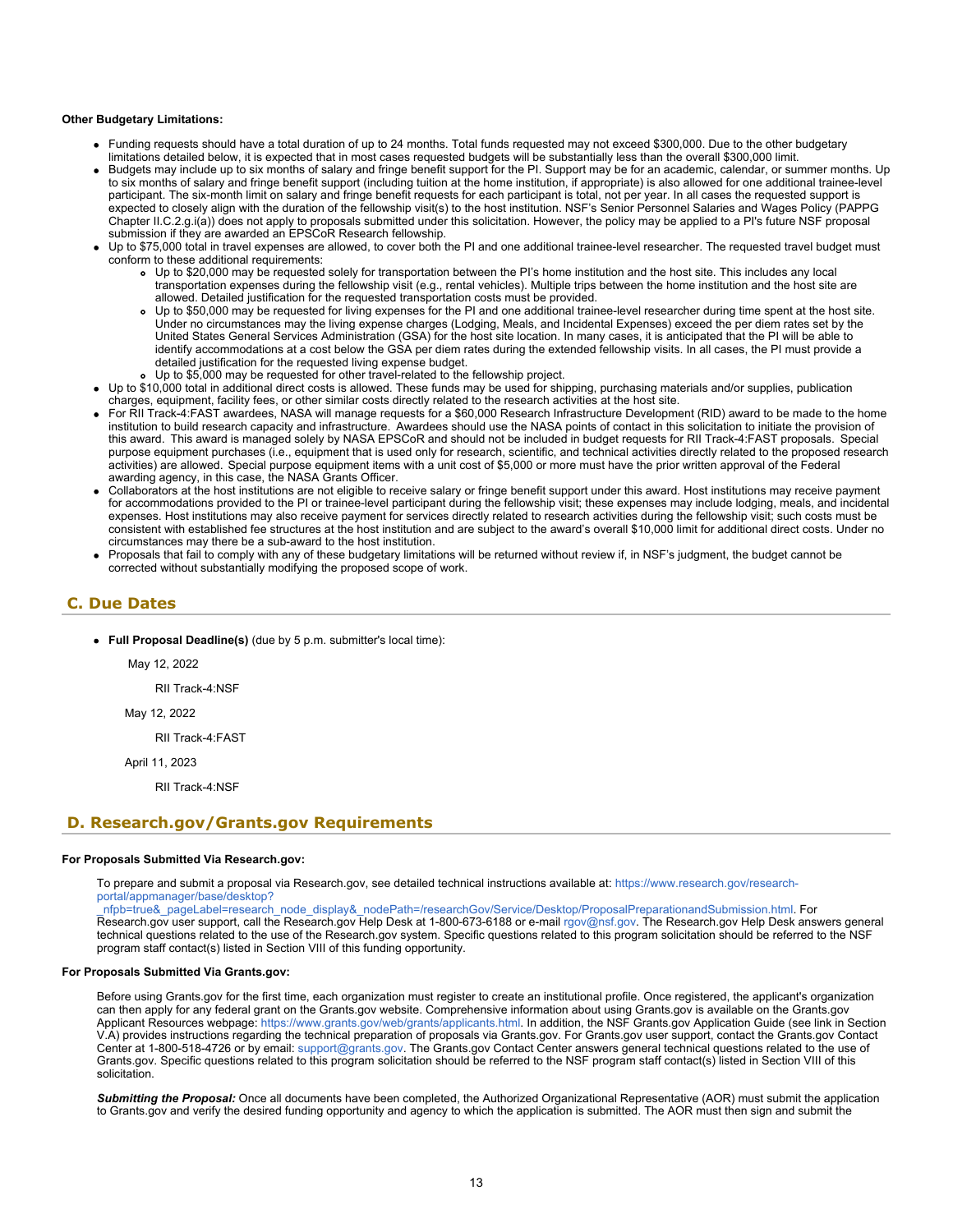application to Grants.gov. The completed application will be transferred to the NSF FastLane system for further processing.

Proposers that submitted via Research.gov may use Research.gov to verify the status of their submission to NSF. For proposers that submitted via Grants.gov, until an application has been received and validated by NSF, the Authorized Organizational Representative may check the status of an application on Grants.gov. After proposers have received an e-mail notification from NSF, Research.gov should be used to check the status of an application.

# <span id="page-13-0"></span>**VI. NSF PROPOSAL PROCESSING AND REVIEW PROCEDURES**

Proposals received by NSF are assigned to the appropriate NSF program for acknowledgement and, if they meet NSF requirements, for review. All proposals are carefully reviewed by a scientist, engineer, or educator serving as an NSF Program Officer, and usually by three to ten other persons outside NSF either as *ad hoc* reviewers, panelists, or both, who are experts in the particular fields represented by the proposal. These reviewers are selected by Program Officers charged with oversight of the review process. Proposers are invited to suggest names of persons they believe are especially well qualified to review the proposal and/or persons they would prefer not review the proposal. These suggestions may serve as one source in the reviewer selection process at the Program Officer's discretion. Submission of such names, however, is optional. Care is taken to ensure that reviewers have no conflicts of interest with the proposal. In addition, Program Officers may obtain comments from site visits before recommending final action on proposals. Senior NSF staff further review recommendations for awards. A flowchart that depicts the entire NSF proposal and award process (and associated timeline) is included in PAPPG Exhibit III-1.

A comprehensive description of the Foundation's merit review process is available on the NSF website at: [https://www.nsf.gov/bfa/dias/policy/merit\\_review/](https://www.nsf.gov/bfa/dias/policy/merit_review/).

Proposers should also be aware of core strategies that are essential to the fulfillment of NSF's mission, as articulated in *[Building the Future: Investing in](https://www.nsf.gov/publications/pub_summ.jsp?ods_key=nsf18045) [Discovery and Innovation - NSF Strategic Plan for Fiscal Years \(FY\) 2018 – 2022](https://www.nsf.gov/publications/pub_summ.jsp?ods_key=nsf18045)*. These strategies are integrated in the program planning and implementation process, of which proposal review is one part. NSF's mission is particularly well-implemented through the integration of research and education and broadening participation in NSF programs, projects, and activities.

One of the strategic objectives in support of NSF's mission is to foster integration of research and education through the programs, projects, and activities it supports at academic and research institutions. These institutions must recruit, train, and prepare a diverse STEM workforce to advance the frontiers of science and participate in the U.S. technology-based economy. NSF's contribution to the national innovation ecosystem is to provide cutting-edge research under the guidance of the Nation's most creative scientists and engineers. NSF also supports development of a strong science, technology, engineering, and mathematics (STEM) workforce by investing in building the knowledge that informs improvements in STEM teaching and learning.

NSF's mission calls for the broadening of opportunities and expanding participation of groups, institutions, and geographic regions that are underrepresented in STEM disciplines, which is essential to the health and vitality of science and engineering. NSF is committed to this principle of diversity and deems it central to the programs, projects, and activities it considers and supports.

# <span id="page-13-1"></span>**A. Merit Review Principles and Criteria**

The National Science Foundation strives to invest in a robust and diverse portfolio of projects that creates new knowledge and enables breakthroughs in understanding across all areas of science and engineering research and education. To identify which projects to support, NSF relies on a merit review process that incorporates consideration of both the technical aspects of a proposed project and its potential to contribute more broadly to advancing NSF's mission "to promote the progress of science; to advance the national health, prosperity, and welfare; to secure the national defense; and for other purposes." NSF makes every effort to conduct a fair, competitive, transparent merit review process for the selection of projects.

#### **1. Merit Review Principles**

These principles are to be given due diligence by PIs and organizations when preparing proposals and managing projects, by reviewers when reading and evaluating proposals, and by NSF program staff when determining whether or not to recommend proposals for funding and while overseeing awards. Given that NSF is the primary federal agency charged with nurturing and supporting excellence in basic research and education, the following three principles apply:

- All NSF projects should be of the highest quality and have the potential to advance, if not transform, the frontiers of knowledge.
- NSF projects, in the aggregate, should contribute more broadly to achieving societal goals. These "Broader Impacts" may be accomplished through the research itself, through activities that are directly related to specific research projects, or through activities that are supported by, but are complementary to, the project. The project activities may be based on previously established and/or innovative methods and approaches, but in either case must be well justified.
- Meaningful assessment and evaluation of NSF funded projects should be based on appropriate metrics, keeping in mind the likely correlation between the effect of broader impacts and the resources provided to implement projects. If the size of the activity is limited, evaluation of that activity in isolation is not likely to be meaningful. Thus, assessing the effectiveness of these activities may best be done at a higher, more aggregated, level than the individual project.

With respect to the third principle, even if assessment of Broader Impacts outcomes for particular projects is done at an aggregated level, PIs are expected to be accountable for carrying out the activities described in the funded project. Thus, individual projects should include clearly stated goals, specific descriptions of the activities that the PI intends to do, and a plan in place to document the outputs of those activities.

These three merit review principles provide the basis for the merit review criteria, as well as a context within which the users of the criteria can better understand their intent.

#### **2. Merit Review Criteria**

All NSF proposals are evaluated through use of the two National Science Board approved merit review criteria. In some instances, however, NSF will employ additional criteria as required to highlight the specific objectives of certain programs and activities.

The two merit review criteria are listed below. **Both** criteria are to be given **full consideration** during the review and decision-making processes; each criterion is necessary but neither, by itself, is sufficient. Therefore, proposers must fully address both criteria. (PAPPG Chapter II.C.2.d(i). contains additional information for use by proposers in development of the Project Description section of the proposal). Reviewers are strongly encouraged to review the criteria, including PAPPG Chapter II.C.2.d(i), prior to the review of a proposal.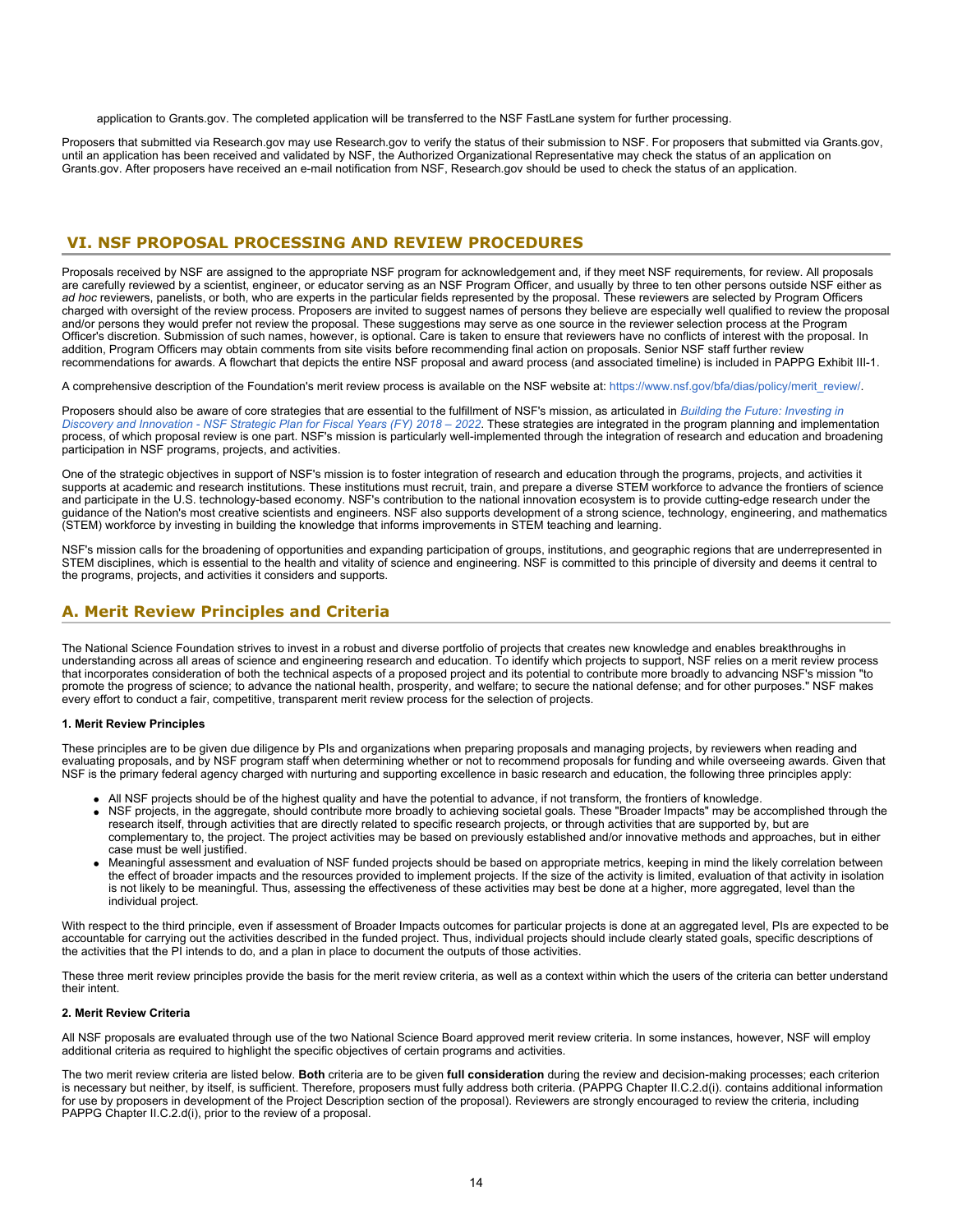When evaluating NSF proposals, reviewers will be asked to consider what the proposers want to do, why they want to do it, how they plan to do it, how they will know if they succeed, and what benefits could accrue if the project is successful. These issues apply both to the technical aspects of the proposal and the way in which the project may make broader contributions. To that end, reviewers will be asked to evaluate all proposals against two criteria:

- **Intellectual Merit:** The Intellectual Merit criterion encompasses the potential to advance knowledge; and
- **Broader Impacts:** The Broader Impacts criterion encompasses the potential to benefit society and contribute to the achievement of specific, desired societal outcomes.

The following elements should be considered in the review for both criteria:

- 1. What is the potential for the proposed activity to
	- a. Advance knowledge and understanding within its own field or across different fields (Intellectual Merit); and
	- b. Benefit society or advance desired societal outcomes (Broader Impacts)?
- 2. To what extent do the proposed activities suggest and explore creative, original, or potentially transformative concepts?
- 3. Is the plan for carrying out the proposed activities well-reasoned, well-organized, and based on a sound rationale? Does the plan incorporate a mechanism to assess success?
- 4. How well qualified is the individual, team, or organization to conduct the proposed activities?
- 5. Are there adequate resources available to the PI (either at the home organization or through collaborations) to carry out the proposed activities?

Broader impacts may be accomplished through the research itself, through the activities that are directly related to specific research projects, or through activities that are supported by, but are complementary to, the project. NSF values the advancement of scientific knowledge and activities that contribute to achievement of societally relevant outcomes. Such outcomes include, but are not limited to: full participation of women, persons with disabilities, and other underrepresented groups in science, technology, engineering, and mathematics (STEM); improved STEM education and educator development at any level; increased public scientific literacy and public engagement with science and technology; improved well-being of individuals in society; development of a diverse, globally competitive STEM workforce; increased partnerships between academia, industry, and others; improved national security; increased economic competitiveness of the United States; and enhanced infrastructure for research and education.

Proposers are reminded that reviewers will also be asked to review the Data Management Plan and the Postdoctoral Researcher Mentoring Plan, as appropriate.

#### **Additional Solicitation Specific Review Criteria**

Reviewers will also be asked to review each proposal with respect to these specific questions as they relate to intellectual merit and broader impacts:

- What evidence is presented to demonstrate that the proposed research outcomes can be achieved within the constraints of the fellowship period, with the work being performed primarily at the host site?
- How will the fellowship have a transformative impact on the trajectory of the PI's research career both during the period of the award and beyond? • How will the fellowship yield tangible benefits to the home institution and/or jurisdiction beyond the individual benefits to the PI?
- What evidence is there that the home institution and the host site are each committing the necessary resources, both scientific and administrative, to lend confidence that the fellowship project will be successful in achieving its intended outcomes?

# <span id="page-14-0"></span>**B. Review and Selection Process**

Proposals submitted in response to this program solicitation will be reviewed by Ad hoc Review and/or Panel Review.

Reviewers will be asked to evaluate proposals using two National Science Board approved merit review criteria and, if applicable, additional program specific criteria. A summary rating and accompanying narrative will generally be completed and submitted by each reviewer and/or panel. The Program Officer assigned to manage the proposal's review will consider the advice of reviewers and will formulate a recommendation.

After scientific, technical and programmatic review and consideration of appropriate factors, the NSF Program Officer recommends to the cognizant Division Director whether the proposal should be declined or recommended for award. NSF strives to be able to tell applicants whether their proposals have been declined or recommended for funding within six months. Large or particularly complex proposals or proposals from new awardees may require additional review and processing time. The time interval begins on the deadline or target date, or receipt date, whichever is later. The interval ends when the Division Director acts upon the Program Officer's recommendation.

After programmatic approval has been obtained, the proposals recommended for funding will be forwarded to the Division of Grants and Agreements for review of business, financial, and policy implications. After an administrative review has occurred, Grants and Agreements Officers perform the processing and issuance of a grant or other agreement. Proposers are cautioned that only a Grants and Agreements Officer may make commitments, obligations or awards on behalf of NSF or authorize the expenditure of funds. No commitment on the part of NSF should be inferred from technical or budgetary discussions with a NSF Program Officer. A Principal Investigator or organization that makes financial or personnel commitments in the absence of a grant or cooperative agreement signed by the NSF Grants and Agreements Officer does so at their own risk.

Once an award or declination decision has been made, Principal Investigators are provided feedback about their proposals. In all cases, reviews are treated as confidential documents. Verbatim copies of reviews, excluding the names of the reviewers or any reviewer-identifying information, are sent to the Principal Investigator/Project Director by the Program Officer. In addition, the proposer will receive an explanation of the decision to award or decline funding.

### <span id="page-14-1"></span>**VII. AWARD ADMINISTRATION INFORMATION**

### <span id="page-14-2"></span>**A. Notification of the Award**

Notification of the award is made to *the submitting organization* by a Grants Officer in the Division of Grants and Agreements. Organizations whose proposals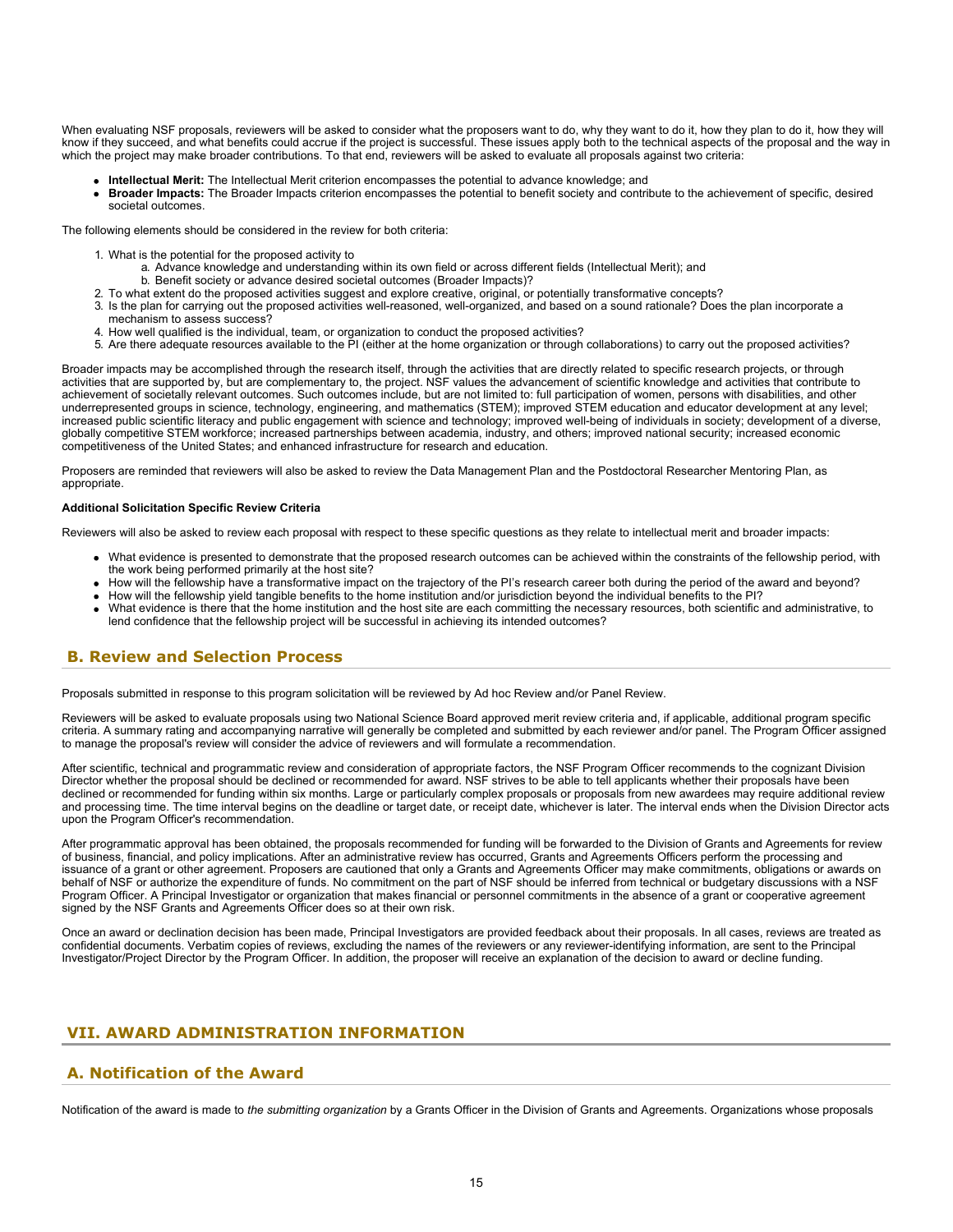are declined will be advised as promptly as possible by the cognizant NSF Program administering the program. Verbatim copies of reviews, not including the identity of the reviewer, will be provided automatically to the Principal Investigator. (See Section VI.B. for additional information on the review process.)

# <span id="page-15-0"></span>**B. Award Conditions**

An NSF award consists of: (1) the award notice, which includes any special provisions applicable to the award and any numbered amendments thereto; (2) the budget, which indicates the amounts, by categories of expense, on which NSF has based its support (or otherwise communicates any specific approvals or disapprovals of proposed expenditures); (3) the proposal referenced in the award notice; (4) the applicable award conditions, such as Grant General Conditions (GC-1)\*; or Research Terms and Conditions\* and (5) any announcement or other NSF issuance that may be incorporated by reference in the award notice. Cooperative agreements also are administered in accordance with NSF Cooperative Agreement Financial and Administrative Terms and Conditions (CA-FATC) and the applicable Programmatic Terms and Conditions. NSF awards are electronically signed by an NSF Grants and Agreements Officer and transmitted electronically to the organization via e-mail.

\*These documents may be accessed electronically on NSF's Website at [https://www.nsf.gov/awards/managing/award\\_conditions.jsp?org=NSF](https://www.nsf.gov/awards/managing/award_conditions.jsp?org=NSF). Paper copies may be obtained from the NSF Publications Clearinghouse, telephone (703) 292-8134 or by e-mail from [nsfpubs@nsf.gov.](mailto:nsfpubs@nsf.gov)

More comprehensive information on NSF Award Conditions and other important information on the administration of NSF awards is contained in the NSF *Proposal & Award Policies & Procedures Guide* (PAPPG) Chapter VII, available electronically on the NSF Website at [https://www.nsf.gov/publications/pub\\_summ.jsp?ods\\_key=pappg.](https://www.nsf.gov/publications/pub_summ.jsp?ods_key=pappg)

# <span id="page-15-1"></span>**C. Reporting Requirements**

For all multi-year grants (including both standard and continuing grants), the Principal Investigator must submit an annual project report to the cognizant Program Officer no later than 90 days prior to the end of the current budget period. (Some programs or awards require submission of more frequent project reports). No later than 120 days following expiration of a grant, the PI also is required to submit a final project report, and a project outcomes report for the general public.

Failure to provide the required annual or final project reports, or the project outcomes report, will delay NSF review and processing of any future funding increments as well as any pending proposals for all identified PIs and co-PIs on a given award. PIs should examine the formats of the required reports in advance to assure availability of required data.

PIs are required to use NSF's electronic project-reporting system, available through Research.gov, for preparation and submission of annual and final project reports. Such reports provide information on accomplishments, project participants (individual and organizational), publications, and other specific products and impacts of the project. Submission of the report via Research.gov constitutes certification by the PI that the contents of the report are accurate and complete. The project outcomes report also must be prepared and submitted using Research.gov. This report serves as a brief summary, prepared specifically for the public, of the nature and outcomes of the project. This report will be posted on the NSF website exactly as it is submitted by the PI.

More comprehensive information on NSF Reporting Requirements and other important information on the administration of NSF awards is contained in the *NSF Proposal & Award Policies & Procedures Guide* (PAPPG) Chapter VII, available electronically on the NSF Website at [https://www.nsf.gov/publications/pub\\_summ.jsp?ods\\_key=pappg.](https://www.nsf.gov/publications/pub_summ.jsp?ods_key=pappg)

# <span id="page-15-2"></span>**VIII. AGENCY CONTACTS**

*Please note that the program contact information is current at the time of publishing. See program website for any updates to the points of contact.*

General inquiries regarding this program should be made to:

- Chinonye Nnakwe Whitley, NSF, telephone: (703) 292-8458, email: [cwhitley@nsf.gov](mailto:cwhitley@nsf.gov)
- Subrata Acharya, NSF, telephone: (703) 292-2451, email: [acharyas@nsf.gov](mailto:acharyas@nsf.gov)
- Andrea Johnson, NSF, telephone: (703) 292-5164, email: [andjohns@nsf.gov](mailto:andjohns@nsf.gov)
- Jose Colom-Ustariz, NSF, telephone: (703) 292-7088, email: [jcolom@nsf.gov](mailto:jcolom@nsf.gov)
- Eric W. Lindquist, NSF, telephone: (703) 292-7127, email: [elindqui@nsf.gov](mailto:elindqui@nsf.gov)
- JD Swanson, NSF, telephone: (703) 292-2898, email: [jswanson@nsf.gov](mailto:jswanson@nsf.gov)
- Jeanne Small, NSF, telephone: (703) 292-8623, email: [jsmall@nsf.gov](mailto:jsmall@nsf.gov)
- Grace Johnson, NASA, telephone: (321) 867-4332, email: [grace.k.johnson@nasa.gov](mailto:grace.k.johnson@nasa.gov)
- Constance Meadors, NASA, telephone: (501) 500-3823, email: [constance.y.meadors@nasa.gov](mailto:constance.y.meadors@nasa.gov)
- Jeppie Compton, NASA, telephone: (321) 867-6988, email: [jeppie.r.compton@nasa.gov](mailto:jeppie.r.compton@nasa.gov)

For questions related to the use of FastLane or Research.gov, contact:

- FastLane and Research.gov Help Desk: 1-800-673-6188
- **FastLane Help Desk e-mail: [fastlane@nsf.gov](mailto:fastlane@nsf.gov).**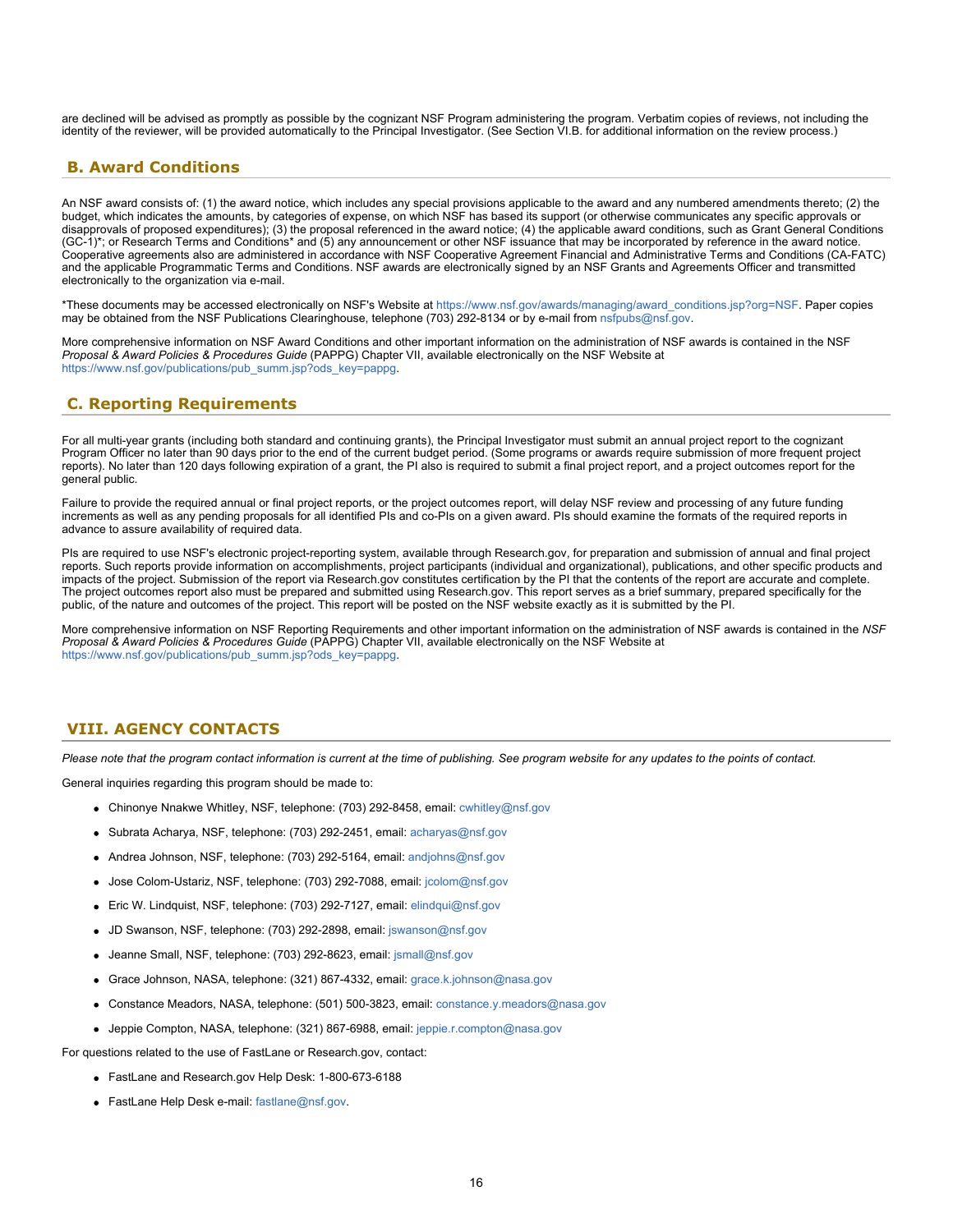- Research.gov Help Desk e-mail: [rgov@nsf.gov](mailto:rgov@nsf.gov)
- Chinonye Nnakwe Whitley, NSF, telephone: (703) 292-8458, email: [cwhitley@nsf.gov](mailto:cwhitley@nsf.gov)

For questions relating to Grants.gov contact:

Grants.gov Contact Center: If the Authorized Organizational Representatives (AOR) has not received a confirmation message from Grants.gov within 48 hours of submission of application, please contact via telephone: 1-800-518-4726; e-mail: [support@grants.gov](mailto:support@grants.gov).

NASA Agency Contacts are to be contacted only for inquiries that refer to the RII Track-4:FAST track.

### <span id="page-16-0"></span>**IX. OTHER INFORMATION**

The NSF website provides the most comprehensive source of information on NSF Directorates (including contact information), programs and funding opportunities. Use of this website by potential proposers is strongly encouraged. In addition, "NSF Update" is an information-delivery system designed to keep potential proposers and other interested parties apprised of new NSF funding opportunities and publications, important changes in proposal and award policies and procedures, and upcoming NSF [Grants Conferences](https://www.nsf.gov/bfa/dias/policy/outreach.jsp). Subscribers are informed through e-mail or the user's Web browser each time new publications are issued that match their identified interests. "NSF Update" also is available on [NSF's website](https://www.nsf.gov/cgi-bin/goodbye?https://public.govdelivery.com/accounts/USNSF/subscriber/new?topic_id=USNSF_179).

Grants.gov provides an additional electronic capability to search for Federal government-wide grant opportunities. NSF funding opportunities may be accessed via this mechanism. Further information on Grants.gov may be obtained at [https://www.grants.gov](https://www.grants.gov/).

### **ABOUT THE NATIONAL SCIENCE FOUNDATION**

The National Science Foundation (NSF) is an independent Federal agency created by the National Science Foundation Act of 1950, as amended (42 USC 1861-75). The Act states the purpose of the NSF is "to promote the progress of science; [and] to advance the national health, prosperity, and welfare by supporting research and education in all fields of science and engineering."

NSF funds research and education in most fields of science and engineering. It does this through grants and cooperative agreements to more than 2,000 colleges, universities, K-12 school systems, businesses, informal science organizations and other research organizations throughout the US. The Foundation accounts for about one-fourth of Federal support to academic institutions for basic research.

NSF receives approximately 55,000 proposals each year for research, education and training projects, of which approximately 11,000 are funded. In addition, the Foundation receives several thousand applications for graduate and postdoctoral fellowships. The agency operates no laboratories itself but does support National Research Centers, user facilities, certain oceanographic vessels and Arctic and Antarctic research stations. The Foundation also supports cooperative research between universities and industry, US participation in international scientific and engineering efforts, and educational activities at every academic level.

*Facilitation Awards for Scientists and Engineers with Disabilities* (FASED) provide funding for special assistance or equipment to enable persons with disabilities to work on NSF-supported projects. See the *NSF Proposal & Award Policies & Procedures Guide* Chapter II.E.6 for instructions regarding preparation of these types of proposals.

The National Science Foundation has Telephonic Device for the Deaf (TDD) and Federal Information Relay Service (FIRS) capabilities that enable individuals with hearing impairments to communicate with the Foundation about NSF programs, employment or general information. TDD may be accessed at (703) 292- 5090 and (800) 281-8749, FIRS at (800) 877-8339.

The National Science Foundation Information Center may be reached at (703) 292-5111.

The National Science Foundation promotes and advances scientific progress in the United States by competitively awarding grants and cooperative agreements for research and education in the sciences, mathematics, and engineering.

To get the latest information about program deadlines, to download copies of NSF publications, and to access abstracts of awards, visit the NSF Website at [https://www.nsf.gov](https://www.nsf.gov/)

| • Location:                                            | 2415 Eisenhower Avenue, Alexandria, VA 22314 |  |  |  |  |
|--------------------------------------------------------|----------------------------------------------|--|--|--|--|
| • For General Information<br>(NSF Information Center): | (703) 292-5111                               |  |  |  |  |
| • TDD (for the hearing-impaired):                      | (703) 292-5090                               |  |  |  |  |
| • To Order Publications or Forms:                      |                                              |  |  |  |  |
| Send an e-mail to:                                     | nsfpubs@nsf.gov                              |  |  |  |  |
| or telephone:                                          | (703) 292-8134                               |  |  |  |  |
| • To Locate NSF Employees:                             | (703) 292-5111                               |  |  |  |  |